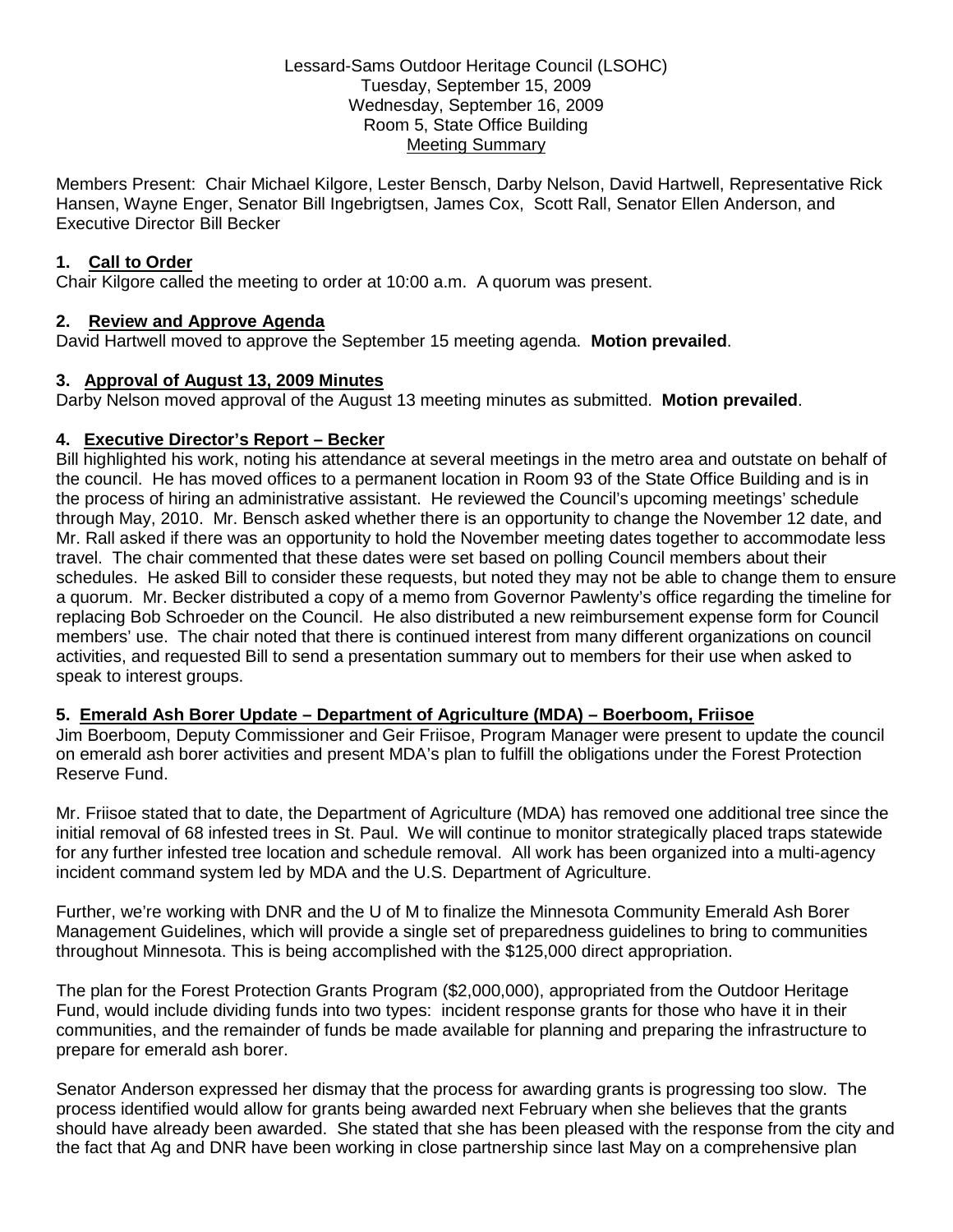Mr. Friisoe responded that he can appreciate her concern, but Agriculture is following established state grant programs policies.

In response to a question about funds directed to St. Paul, Mr. Friisoe stated that MDA is trying to divide the money up for other communities to respond in preparedness. There is no way to eliminate the disease and all attempts to eradicate have failed. It was noted that the money must be used for publicly owned protected lands so these funds will not be available if the average landowner detects EAB on his property.

Several council members stated their concern with how this appropriation from the Outdoor Heritage Fund will meet the definition under the constitutional amendment for use of these funds.

Mr. Bierboom responded that he believes by preserving ash forests or urban forests, you protect the overall environment. Trees are part of the overall ecosystem that is tied to clean water and habitat for game and fish. We are proceeding that our proposal is meeting the amendment language.

It was recommended that the chair and executive director meet with Representative Murphy as there were several hours of testimony on this issue in her committee.

### **6. Update on the Conservation Small Grants Program – Anderson, Tannahill and Conroy**

Denise Anderson, DNR Chief Information Officer stated that the program is on schedule and asked the council to consider resurrecting the small grants subcommittee to work with DNR staff. Tom Conroy, DNR Information Officer reviewed the communication plan for this grant program He assured the council that DNR considers this a real opportunity, and we also understand the responsibility that comes with it to communicate the program every way we can. We are using tried and true communication methods more intensively and extensively. He highlighted examples of this and noted that the next step in the communication process is to persuade folks to take steps to apply.

Leslie Tannahill stated that we are on track and the Request for Proposal is now out. This timeline will give applicants approximately 8-9 weeks to get an application submitted. The online application process will be active by the end of September. Interested folks should start by contacting their local DNR wildlife manager who will assist them through the process. Applications are due November 3. We are also working on establishing the internal review committee that will sort through grants and plan to have them awarded by mid-December.

Mr. Rall expressed concern with the current insurance requirements and questioned whether there is an opportunity for DNR to obtain a blanket insurance policy. Ms. Anderson replied that the Department of Administration Risk Management has clarified that it is not eligible to insure non state entities. However, the DNR is investigating the possibility of obtaining its own policy. Insurance will not be required on every project; it would be on a case by case basis. Mr. Rall asked that DNR clarify that on the website.

In response to a question on how will these applicants can meet the audit requirement, Ms. Tannahill stated that only organizations spending more than \$25,000 would need to provide audit information, which can include the most recent financial documents approved by their board.

Mr. Kilgore suggested staff provide a short, easy guide on the website to help folks understand the core program so they don't become initially intimidated by the amount of information.

Mr. Rall stated that the small grants committee wants to stay aware and involved in the ongoing day to day process. Bill Becker was asked to share contact information with the program staff.

Representative Hansen thanked the staff for the work they are doing, noting that there are people who don't necessarily want DNR to administer this program so they will be overly critical.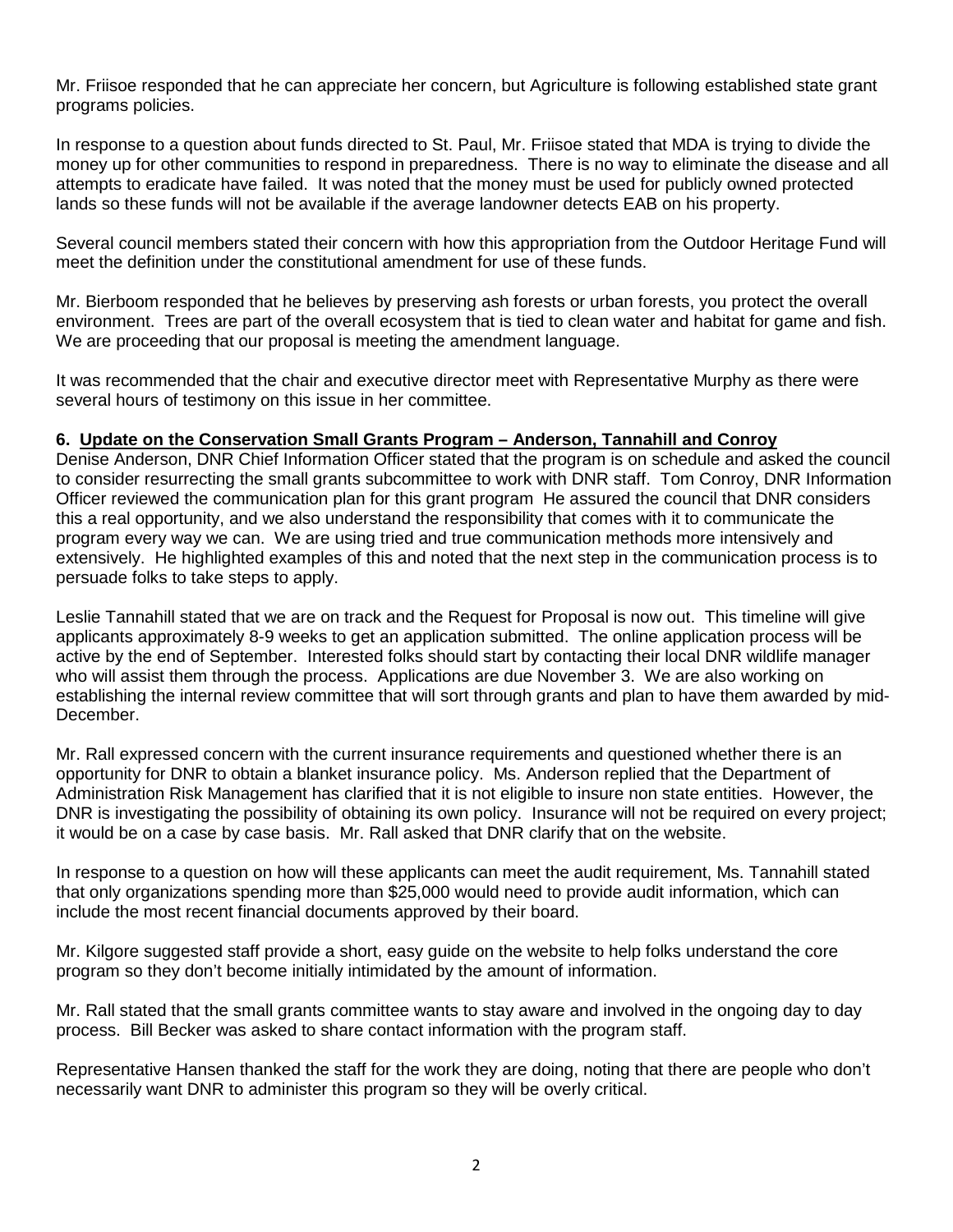# **7. Accomplishment Plan Approval**

Dennis Simon, DNR Wildlife Management Section Chief, presented the Accelerated Grassland Restoration and Management Accomplishment Plan (\$1,700,000) for approval. The plan contains three components. The first will complete the initial WMA site development on 1,500 acres of land acquired through the Accelerated Prairie Grassland WMA and Accelerated Wetland WMA Acquisition programs. The second segment (Roadsides for Wildlife planting) does not meet the definition, and DNR plans to meet again with MnDOT to look for some alternative sites that qualify. The third segment is prairie restoration and management on 5,029 acres (the 157 individual projects were listed in a spreadsheet).

In response to a question concerning how many additional acres in the WMA system, above the 5,029, still need some type of repair, enhancement. etc., Mr. Simon replied that DNR does not have an accurate inventory on the existing 1,485 WMAs. We are working to undertake that effort. To roughly estimate, we believe there is between 40,000-60,000 acres that need some type of management.

Mr. Simon noted that we did build into the work program about 1.5 FTE for temporary personnel to manage the contract documents, bids, etc. We are sensitive to the shortage of contractors to do this kind of work, and plan to utilize MCC contractors and any Forestry contractors looking for work.

Mr. Enger moved to approve the Accelerated Prairie Grassland Restoration and Management Accomplishment Plan, with the deletion of the Roadsides for Wildlife Section. **Motion prevailed.**

### **Adjourn**

Chair Kilgore adjourned the business portion of the meeting at 12:00 p.m.

### **Council Strategic Planning and Call Development**

The Management Analysis and Development Division of Minnesota Management and Budget conducted a brainstorming and facilitated planning session for the remainder of the day and Wednesday, September  $16<sup>th</sup>$ . The results of that session, the initial framework for the next 25years of investment and the priorities and criteria for Fiscal Year 2011 recommendations are attached. The Council unanimously adopted this Call for Funding Requests.

APPROVED:

Mike Kilgore, Chair Date Darby Nelson, Secretary Date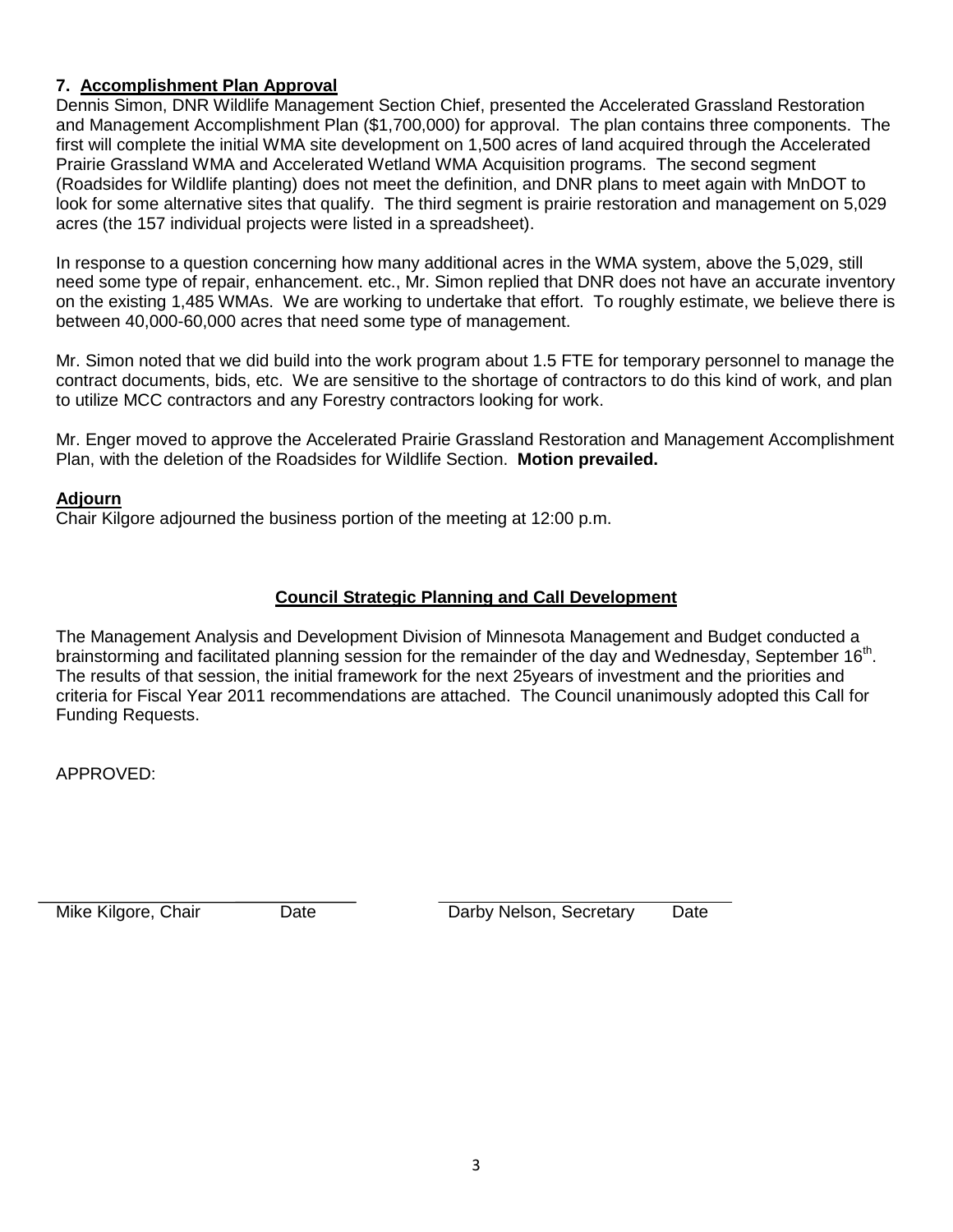**PAGE LEFT BLANK ON PURPOSE**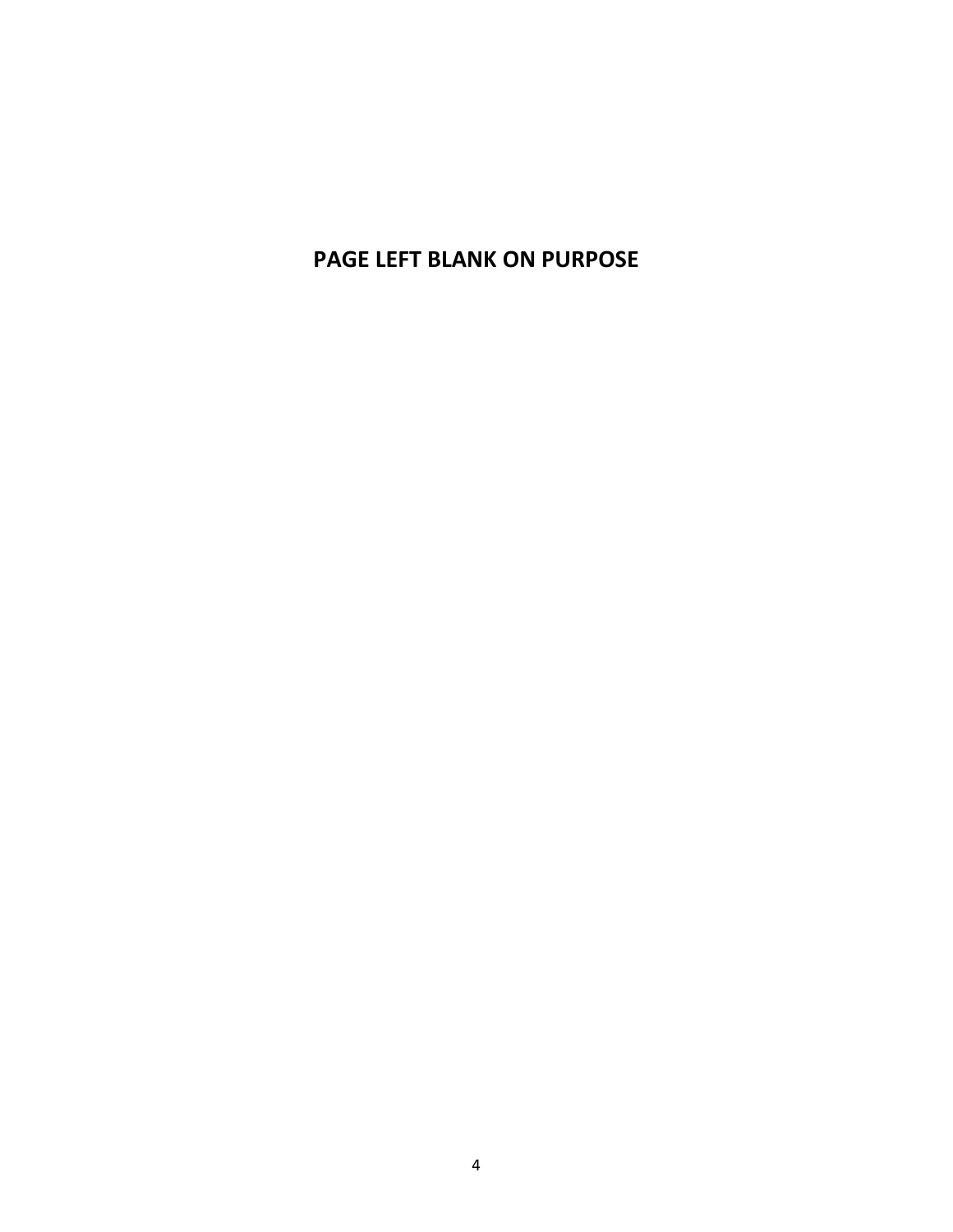# APPROVED BY COUNCIL, SEPTEMBER 16, 2009 **Call for Funding Requests**

# **Lessard-Sams Outdoor Heritage Council**

# **FY 2011 Appropriations**

# **SUMMARY**

The Lessard-Sams Outdoor Heritage Council (L-SOHC) is charged with making recommendations to the Minnesota Legislature on appropriations from the Outdoor Heritage Fund (OHF). Through this Call for Funding Requests, the Council is seeking ideas on what to recommend for funding. This is a competitive process open to all who want to apply. Successful applicants will:

- 1. Read and understand L-SOHC's vision for each L-SOHC Section and the priority actions adopted by the Council and contained in this Call for Funding Requests,
- 2. Develop a request addressing those priorities,
- 3. Complete and electronically submit as an attachment to an e-mail, a Request for Funding Form found at **[WWW.LOHC.state.mn.us/funding.html](http://www.lohc.state.mn.us/funding.html)**, accompanied by the required material by **5 p.m., Central Standard Time, Monday, November 2, 2009** to: **[LSOHC@LSOHC.leg.mn](mailto:LSOHC@LSOHC.leg.mn)**,
- 4. On the basis of that Request for Funding, be selected by the Council to present details of the request and answer questions before the Council,
- 5. Be recommended for funding by the Council, and
- 6. Be appropriated funds in the 2010 Minnesota Legislative Session for fiscal year 2011.

This competition is open to anyone, including but not limited to city, county, state, federal and tribal government.

The Council is currently estimating it will be recommending \$55 million in appropriations from the Outdoor Heritage Fund (OHF) for expenditure in fiscal year 2011. This estimate will be revised in November, 2009.

What follows in this document is the L-SOHC's guidelines for applicants, a blank Call For Funding Request form, on which to make a request, and directions for completing the form.

# **TERMS OF THE FUNDING**

# **Payment**

For non-state entities, payment is reimbursement for expenses paid. The expenses must be direct to and necessary for the program or project, as determined by the state's fiscal agent, and must protect, enhance or restore prairies, wetlands, forests or habitat for fish, game and wildlife. The funds may not be used for general organization support or seeking funding from any source. They may be used for planning and evaluating habitat programs or projects paid for with the OHF, however the evaluation and planning expenses must be direct to and necessary for the program or project, as presented to the Council.

# **Timing**

Reimbursable expenses may be incurred on or after July 1, 2010 or the date on which the L-SOHC approves an accomplishment plan. Unless otherwise provided by the legislature during the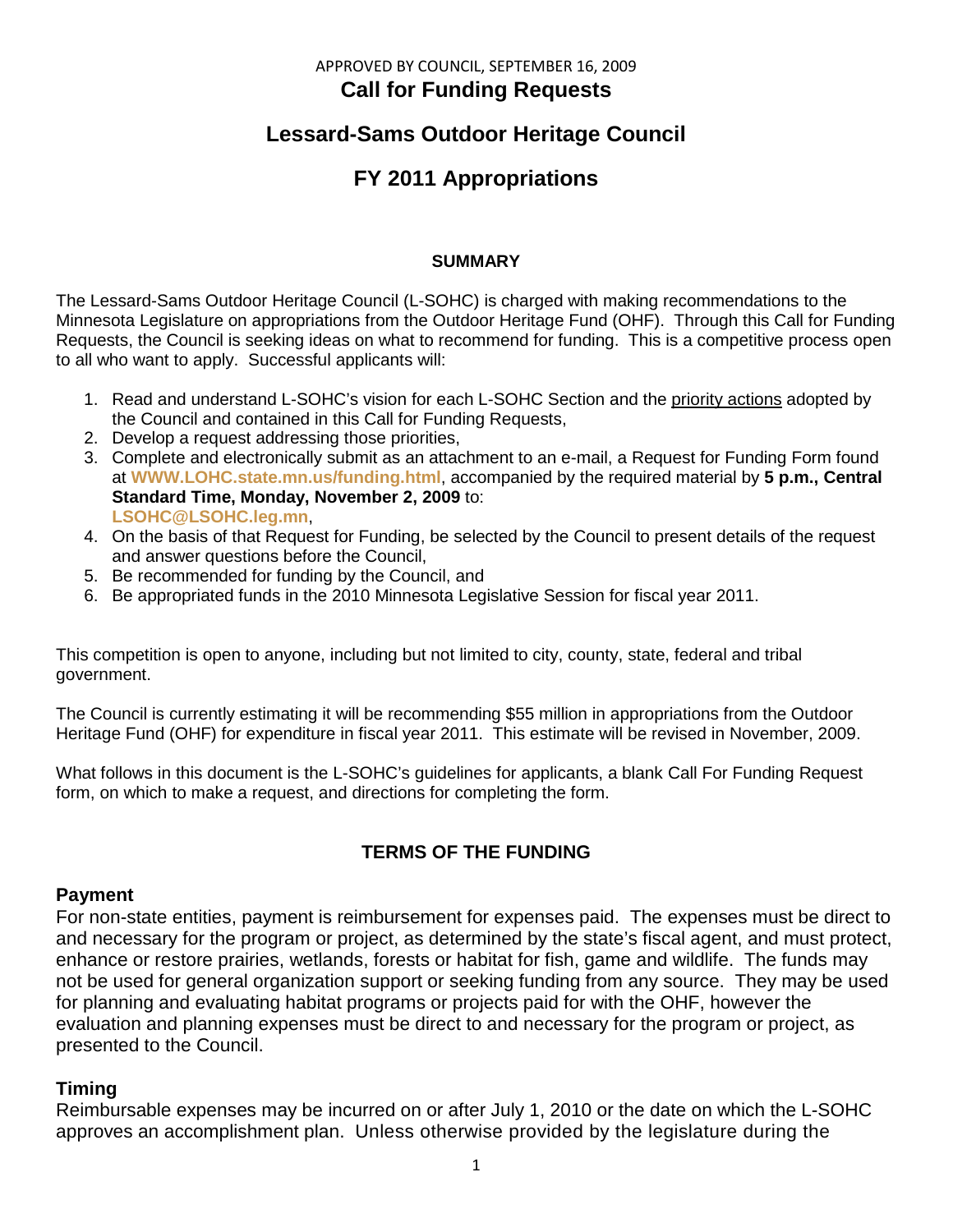#### APPROVED BY COUNCIL, SEPTEMBER 16, 2009

appropriations process, the funds are available until June 30, 2012, when projects must be completed and final accomplishments reported. For acquisition of an interest in real property, funds are available until June 30, 2013. If a project receives federal funds, the time period of the appropriation is extended to equal the availability of federal funding.

# **SCHEDULE**

### **October 2009**

10-1-09 Call for Requests Issued

#### **November 2009**

11-2-09 Deadline for Requests to Council for consideration as 2010 session recommendations (5:00 p.m.)

- 11-12-09 Select Requests for Hearing in December
- 11-23-09 Hear Requests

### **December 2009**

12-8-09 Hear Requests 12-9-09 Hear Requests

# **January 2010**

Recommendations to Minnesota Legislature

# **GRANT PURPOSE AND GRANT CRITERIA**

#### **The Mission of the Outdoor Heritage Fund**

The mission of the OHF, as specified in the state Constitution, is to: "protect, restore, and enhance wetlands, prairies, forests, and habitat for fish, game, and wildlife."

In pursuit of that mission, the L-SOHC will use the following definitions in the call for requests for the recommendations to the 2010 Legislature.

**Restore:** action to bring a habitat back to a former state of sustaining fish, game or wildlife, with an ultimate goal of restoring habitat to a desired conservation condition.

**Protect:** action to maintain the ability of habitat and related natural systems to sustain fish, game or wildlife through acquisition of fee title or conservation easements.

**Enhance:** action to increase the ability of habitat and related natural systems to sustain and improve fish, game or wildlife in an ecologically sound manner.

#### **L-SOHC Recommendation Goal**

The L-SOHC, by January 15, 2010, will recommend to the Minnesota Legislature appropriations from the Outdoor Heritage Fund that are:

- Consistent with the Minnesota Constitution and state law.
- Supported by the Legislature, the Governor and the public.
- **Sure to attain the immediate objectives of the strategic framework and plan for the Outdoor** Heritage Fund.
- **Are priority actions identified by the Council.**

### **Principles Guiding the L-SOHC Process for Developing OHF Expenditure Recommendations**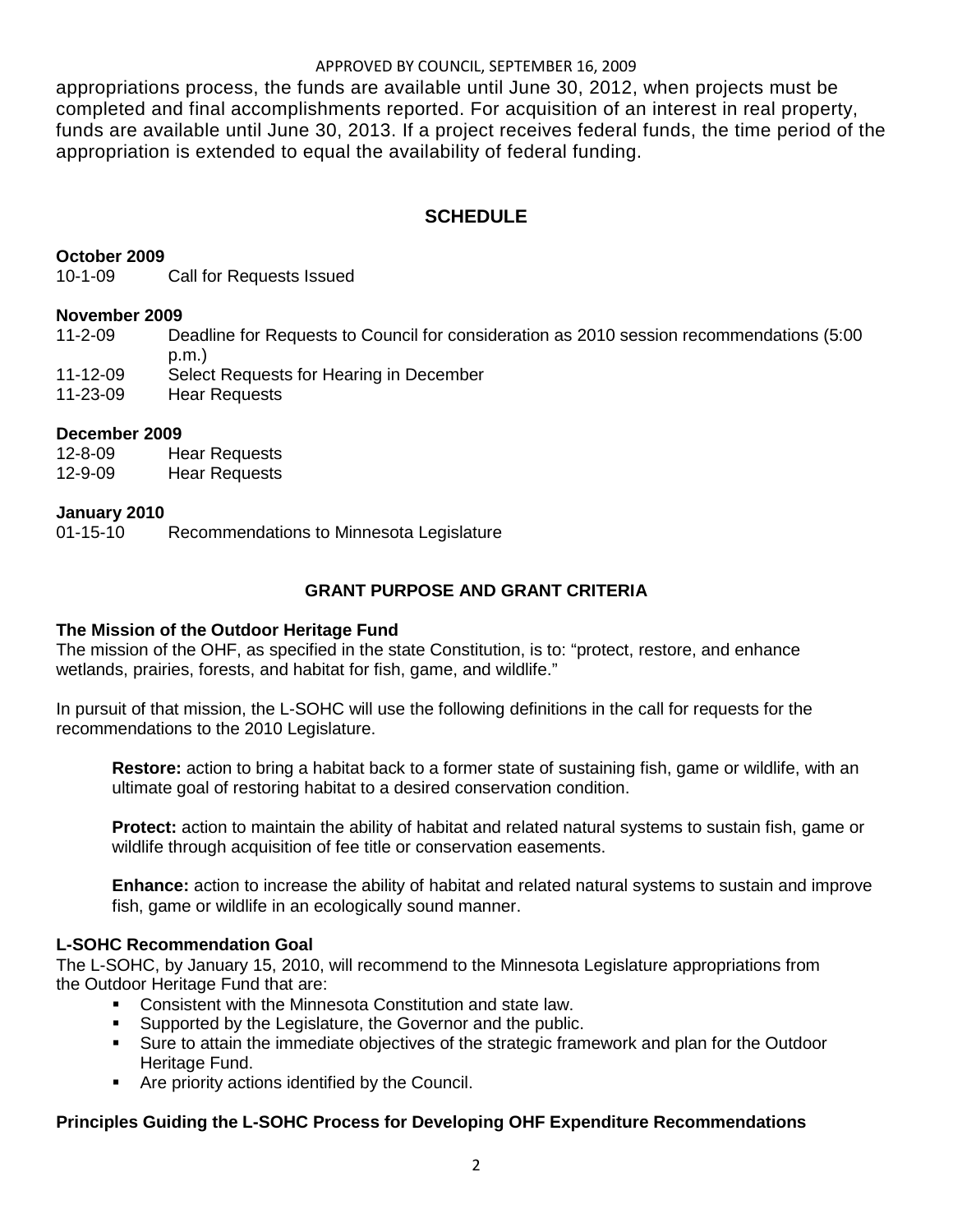This competition will:

- 1. Be transparent to and accessible by the public.
- 2. Protect and advance the public interest.
- 3. Recommend expenditures for protection, enhancement, and restoration projects that are grounded in science and reflect "best practices" for resource management.
- 4. Take into account existing conservation planning efforts and delivery systems.
- 5. Encourage efficient and effective conservation solutions.
- 6. Be understandable by the public.
- 7. Over time, attempt to ensure conservation benefits are broadly distributed across the L-SOHC Sections, consistent with scientific principles and priorities identified in the state's species-, habitat-, and resource-specific plans as well as its statewide conservation plans.
- 8. Provide opportunities for, and consider, public input.

# **Minimum Qualifications and Request Attributes**

The L-SOHC will only consider funding requests that:

- 1. Are consistent with the uses of the OHF as specified in Article XI of the Minnesota Constitution and Minnesota Statutes and Laws.
- 2. Show the ability to produce significant, measurable, and enduring resource and/or habitat outcomes.
- 3. Clearly identify specific resource and/or habitat outcomes, performance measures, and a plan for measuring, evaluating and publicly reporting these outcomes over time.
- 4. Reflect the best available science regarding resource and/or habitat enhancement, restoration, and protection.
- 5. Where possible and appropriate use native plant material.
- 6. Restore or enhance resources only on property under permanent protection of public fee ownership or conservation easement. This includes tribal lands under federal trust arrangements.
- 7. Identify funding necessary to fully implement the project/program(s), and have a plan to sustain the resource and/or habitat outcomes specified, including a plan to finance the necessary activities.
- 8. Limit the state's exposure for additional funding for the project.
- 9. Have a process for ensuring transparency and access to information about the project/program in all stages of project/program implementation.
- 10. Show the ability to produce significant, measurable, and enduring habitat outcomes.
- 11. Seek funding to supplement (not replace) customary or usual funding sources.
- 12. Only acquire permanent easements, if proposing less than fee simple acquisition in real property.
- 13. Ensure that land acquired by fee with money from the OHF is open to the public taking of fish and game during the open season unless otherwise provided by law.
- 14. Commit to erect and maintain signage, consistent with Minnesota Laws 2009, Chapter 172, Article 5, Section 10, crediting the OHF with support for protected, restored, or improved resources.
- 15. Commit to replace OHF protected resources converted to a use other than that intended in the OHF appropriation with land of at least equal market value that is in a reasonably equivalent location and reasonably equivalent useful conservation purpose.
- 16. Agree to not transfer the public interest in OHF fee and/or easement protected land without written approval.
- 17. Are associated with established land acquisition programs, if the request is to acquire fee simple title or a permanent conservation easement of real property.
- 18. Are associated with established land acquisition programs that use explicit criteria for evaluating the parcel's habitat potential, if the request is to acquire an interest in real property.
- 19. Are for a minimum of \$150,000.

# **The Council will also use these minimum screening criteria. They must be met by requesting organizations. Requesting organizations must**: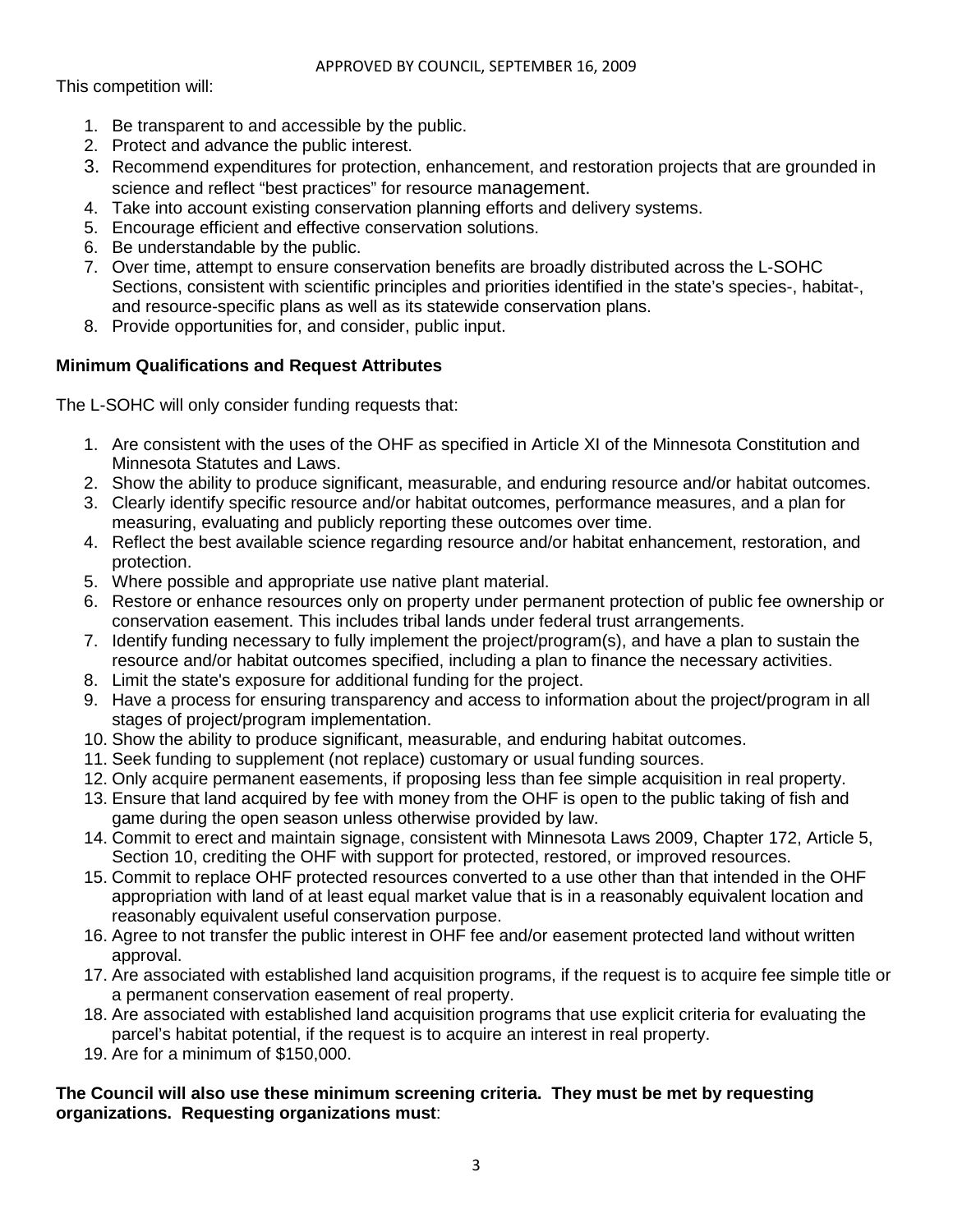### APPROVED BY COUNCIL, SEPTEMBER 16, 2009

- 1. Have a record of successful management and implementation of project/program(s) similar in scale, scope, and complexity to the project/program(s) being requested.
- 2. Have demonstrated the ability to identify and establish the financial and managerial controls needed to successfully and fully implement the proposed project/program.
- 3. Have an up-to-date external financial audit with no serious negative findings.

# **STATEWIDE PRIORITY CRITERIA**

The L-SOHC will give priority consideration to requests that:

- 1. Are ongoing programs addressing actions and targets of one or more of the L-SOHC Planning Sections.
- 2. Produce multiple conservation benefits.
- 3. Are able to leverage effort and/or other funds to supplement any OHF appropriation.
- 4. Allow public access. This comes into play when all other things about the request are approximately equal.
- 5. Address conservation opportunities that will be lost if not immediately acted on.
- 6. Restore and enhance state-owned WMAs, AMAs, and SNAs.
- 7. Use a science-based strategic planning and evaluation model to guide protection, restoration and enhancement, similar to the United States Fish and Wildlife Service's Strategic Habitat Conservation model.

See websites below for discussion of Strategic Habitat Conservation **<http://www.fws.gov/science/doc/SHCTechnicalHandbook.pdf> [http://www.docstoc.com/docs/document-preview.aspx?doc\\_id=699866](http://www.docstoc.com/docs/document-preview.aspx?doc_id=699866)**

- 8. Consider locations of state endangered, threatened and special concern species; habitats for species of greatest conservation need as identified in the Minnesota State Wildlife Action Plan; and Minnesota County Biological Survey data on sites of biodiversity significance.
- 9. Provide Minnesotans with greater public access to outdoor environments with hunting, fishing and other outdoor recreation opportunities

The above statewide criteria will be used by L-SOHC members to evaluate proposals.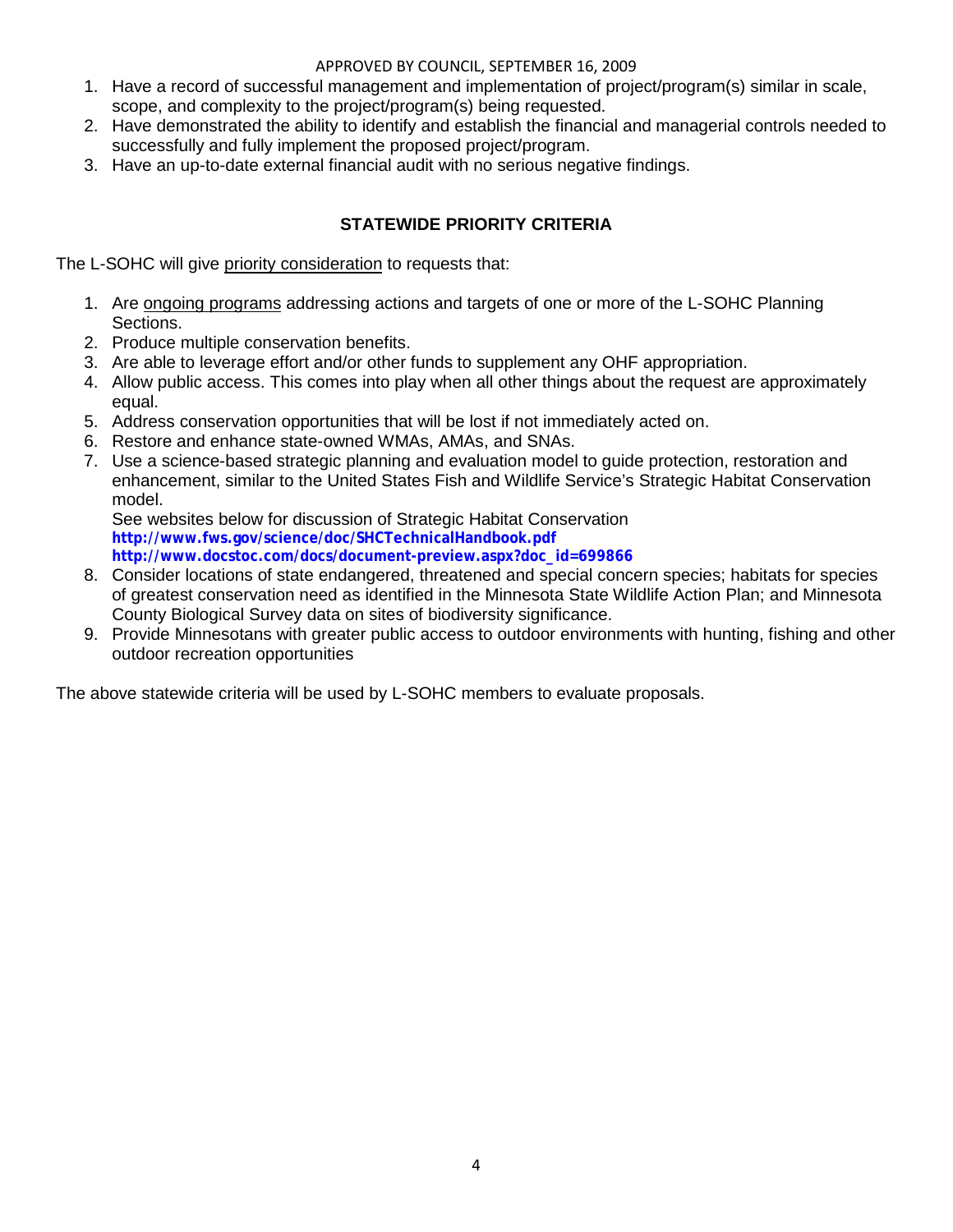#### APPROVED BY COUNCIL, SEPTEMBER 16, 2009 **SUBSTATE REGIONS TARGETS AND PRIORITY ACTIONS**

# **L-SOHC Sections**

Minnesota Law specifies "The council shall use the regions of the state based upon the ecological regions and subregions developed by the Department of Natural Resources and establish objectives for each region and subregion to achieve the purposes of the fund outlined in the state constitution." For purposes of developing the framework that will be used to guide expenditures from the OHF over the next 25 years, the Council has identified five Lessard-Sams Outdoor Heritage Council Sections (L-SOHC Sections). These are an aggregation of the state's ten Ecological Sections (see Figure 1). These Sections are:



# **Section Vision and Priority Actions**

Beginning on the next page are the priority actions for each L-SOHC section. These and the preceding statewide criteria will used by the L-SOHC to evaluate Requests for Funding. The Request for Funding Form addresses these Section priority actions, along with the statewide priority criteria. (Part B and Part G, Table 2) Make sure you address statewide priority criteria and section priority actions when you complete these two parts.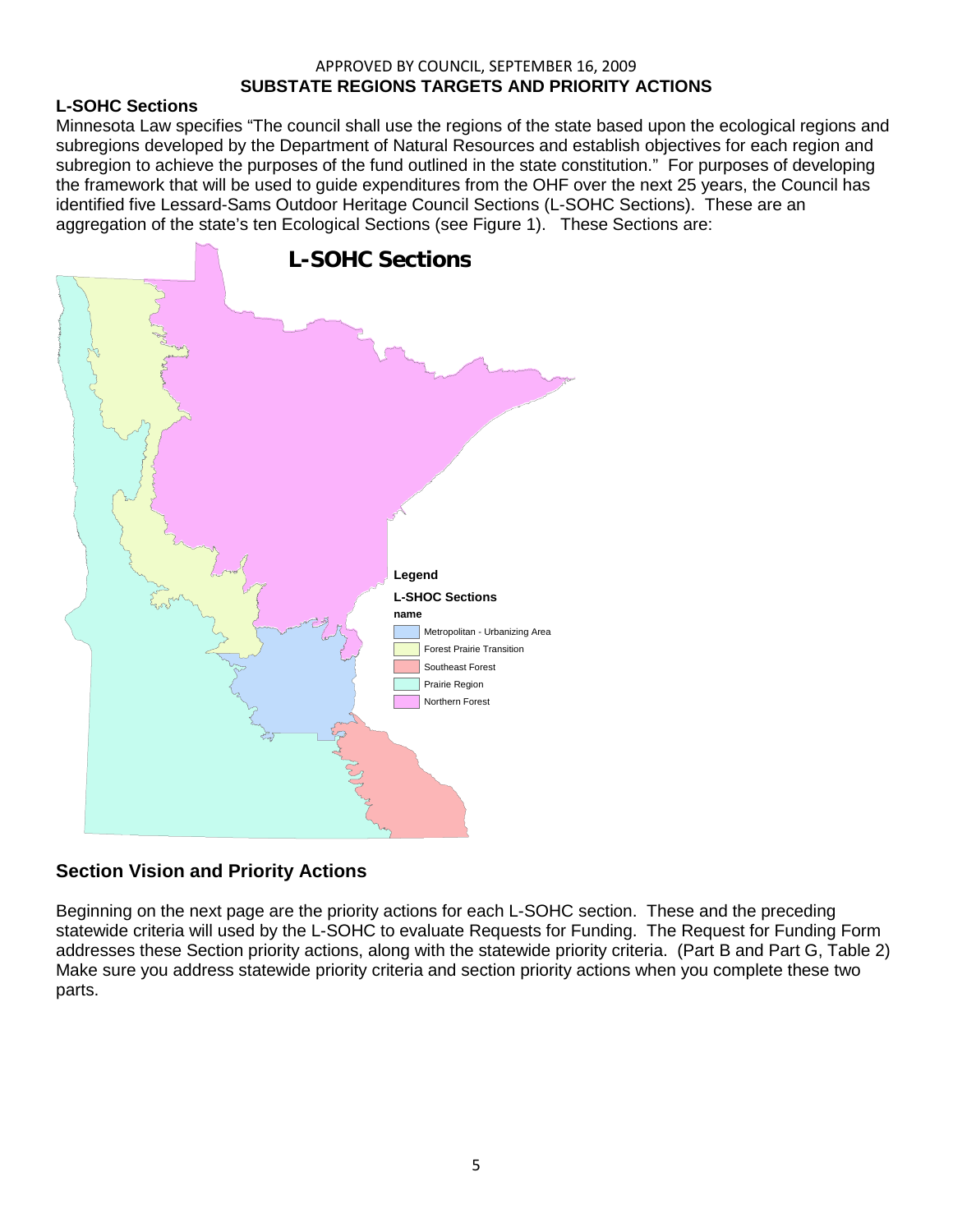# APPROVED BY COUNCIL, SEPTEMBER 16, 2009 **Lessard-Sams Council Funding Outcomes and Priorities**

# **Northern Forest Section**

# **Northern Forest Section Vision:**

The Council's vision for the Northern Forest Section contains a clear view of the desired future condition for the section's forest lands, lakes and wetlands, and wildlife habitat.

Forestland should be universally accessible for forest management purposes as well as protected from development and fragmentation. Private in-holdings in public forests and key properties for habitat and stand management, adjacent to existing ownership should be acquired, with an eye toward ensuring no net loss of forestland. Of special concern is the condition of brushlands within the forestlands. These lands, along with early successional forest habitat are crucial for game species and non-game species and need restoration and enhancement work so as to ensure ample availability of this habitat type.

Lakes and wetlands supporting healthy fish populations are fundamental to the future of the Northern Forest Section. Lakes and streams with protected shoreland and restored watersheds, will produce quality warm and cold-water aquatic systems. Those resources will provide the aquatic habitat required to support excellent fish populations and other aquatic organisms.

The Northern Forest Section is home to both cherished and unique Minnesota wildlife populations. It is imperative that the wildlife habitat of this Section support those populations. Healthy wild rice wetlands and shallow lakes that provide important habitat for a wide range of game and non-game wildlife which are clearly front and center in the Council's vision. We could well see the region's wild rice production as the world's leading crop, year in and year out. These and other key habitats are envisioned to protect habitat for endangered, threatened and species of special concern and more common wildlife.

# **Priority Actions for the Northern Forest Section Recommendations to the 2010 Legislative Session:**

- 1. Protect shoreland and improve critical habitat on wild rice lakes, shallow lakes, cold water lakes, streams and rivers, and spawning areas.
- 2. Protect forest land though acquisition or easement, to prevent parcelization and fragmentation and to provide the ability to access and manage landlocked public properties.
- 3. Restore and enhance habitat on existing protected properties, with preference to habitat for rare, endangered or threatened species identified by the Minnesota County Biological Survey.

# **Forest/Prairie Transition Section**

# **Forest/Prairie Section Vision:**

The Council's future for the Forest/Prairie Transition Section envisions diverse and productive remnant tracts of native prairie, forests grasslands, wetlands, lakes and rivers, and their associated fish and wildlife habitat.

The Council sees a future when ample grasses and other vegetation on shorelands and higher in the watershed keeps water on the land. This will yield clean lakes and streams, steady lake and stream levels,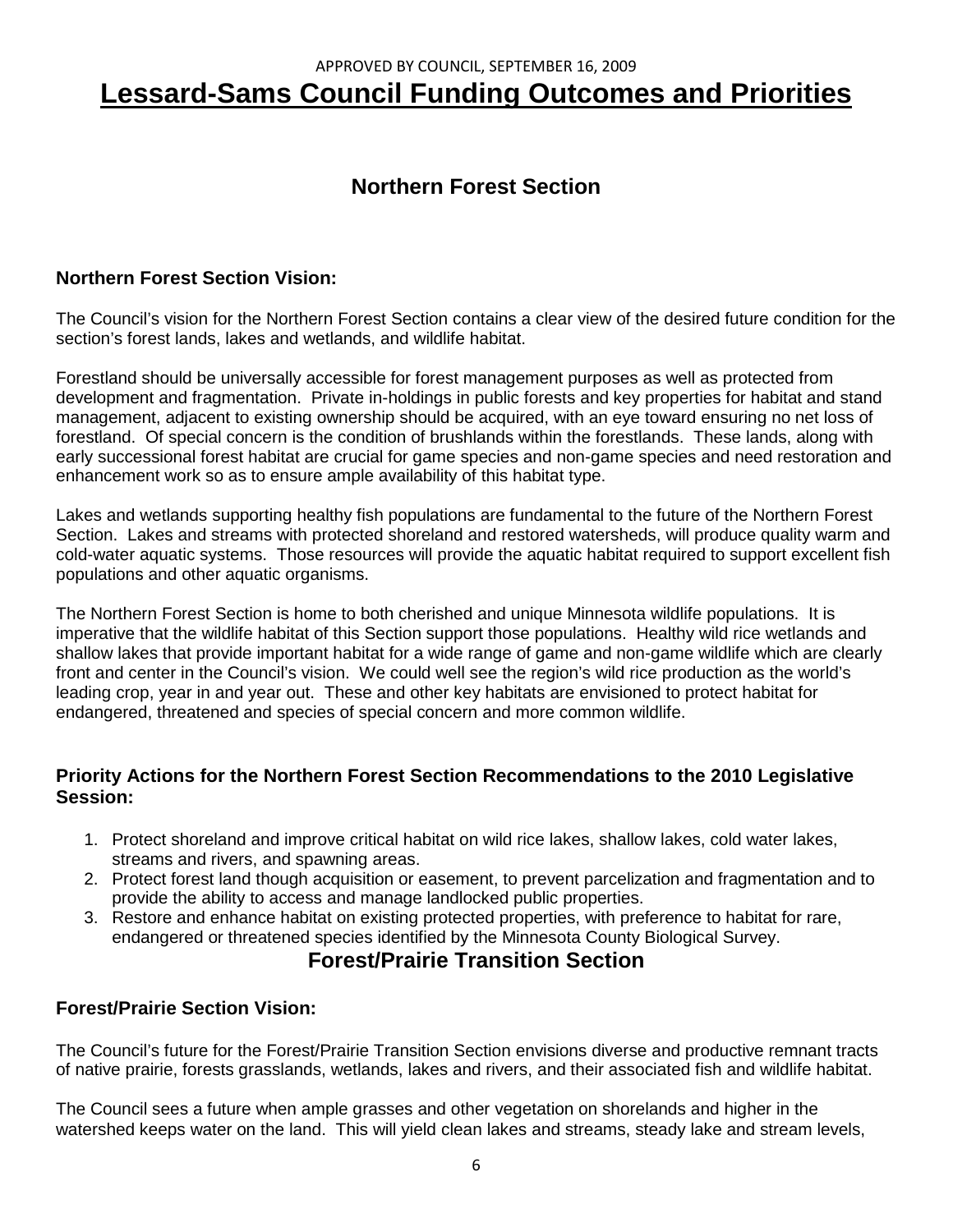#### APPROVED BY COUNCIL, SEPTEMBER 16, 2009

and improved aquatic vegetation, providing a plentiful supply of habitat for fish, game and wildlife in the Section, especially habitat for waterfowl and upland birds.

These rivers and streams and their surrounding vegetation will provide corridors of habitat including intact areas of forest cover in the eastern reaches of the Section, and large wetland/upland complexes in the more westerly areas. These wetland/upland complexes will consist of native prairies, restored prairies, quality grasslands and restored shallow lakes and wetlands.

# **Priority Actions for the Forest/Prairie Transition Section Actions for Recommendations to the 2010 Legislative Session:**

- 1. Protect enhance and restore wild rice wetlands, shallow lakes, wetland/grassland complexes, and shoreland that provide critical habitat for game and non-game wildlife.
- 2. Protect, enhance and restore rare native remnant prairie.

# **Southeast Forest Section**

# **Southeast Forest Section Vision**

The Council recognizes the Southeast Forest Section of Minnesota is a unique place, largely untouched by recent glaciers that covered most of Minnesota. The underlying karst geology and overlying remnants of the Big Woods are not found elsewhere in Minnesota. The ages have left a legacy of warm and cold water streams and rivers, floodplains, hardwood forests, remnant bluffland prairies, and striking topographic relief that provides diverse habitat worthy of protection.

In the forested parts of the Southeast Forest Section the Council sees a future of restored and protected oak savanna and mixed deciduous forest lands making up large blocks of protected property, accessible for resource management purposes.

The cold and warm water streams of the region will be protected and enhanced by work in and along streams as well as work streamside to the top of the watershed to slow runoff and keep aquatic habitat clean and productive, with prolific fish, game and wildlife populations.

Southeast Forest Section wildlife habitat will be found in large corridors and complexes of restored and protected, biologically diverse habitat typical of the un-glaciated region. As a result the Section's endangered or threatened species will find habitat, such as goat prairies, in which to survive, alongside more common species of interest to Minnesotans. The Mississippi River and associated floodplain and bluffs, as well as the feeder streams will be an important part of this network of corridors and complexes.

# **Priority Actions for the Southeast Forest Section Recommendations to the 2010 Legislative Session:**

- 1. Protect forest habitat though acquisition in fee or easement, to prevent parcelization and fragmentation and to provide the ability to access and manage landlocked public properties.
- 2. Protect, enhance and restore habitat for fish, game and non-game wildlife in rivers, cold water streams and associated upland habitat.
- 3. Protect, enhance and restore remnant goat prairies.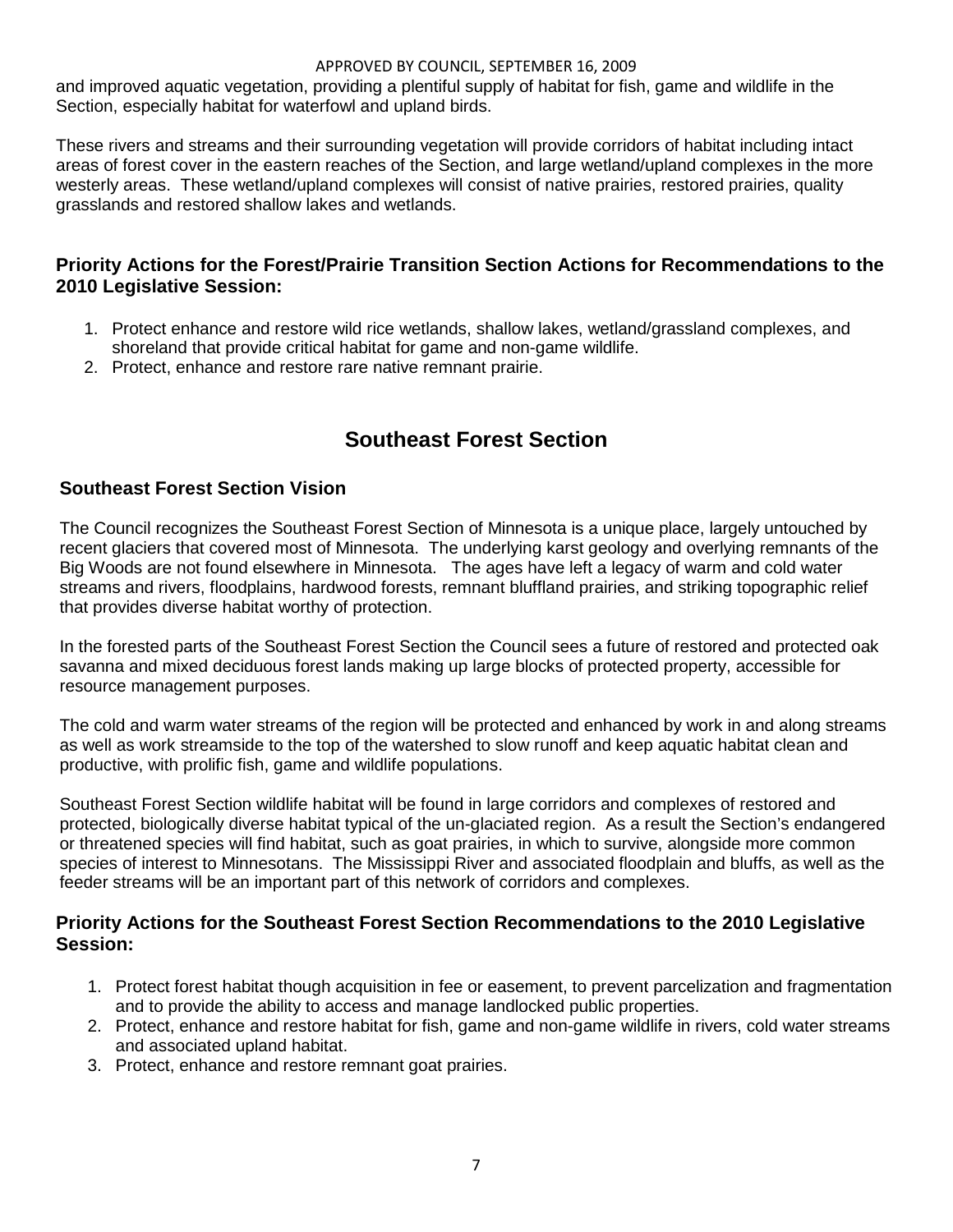# APPROVED BY COUNCIL, SEPTEMBER 16, 2009 **Prairie Section**

# **Prairie Section Vision**

The Council sees the future of the Prairie Region as vital to the future of waterfowl, grassland birds and other wildlife dependent on native and restored prairies, shallow lakes and wetlands, grasslands and other habitat of the Section. A unique component of this section are the prairie rivers, large and small, from the Red and Minnesota Rivers to their tributaries in adjacent watersheds, where the future aquatic habitat is enhanced by an increased density of grassland/wetland habitat.

This is the location of much of the remaining, unplowed native prairie and the Council believes these remaining tracts should be perpetually protected. Where possible these remnant native prairies ought to be part of large complexes, as large as nine square miles in size, of restored prairies, grasslands and wetlands that create buffers to the native prairie and the density of habitat needed by fish, game and wildlife. Key core parcels should be set aside as areas managed for games species as well as refuges for fish, game or wildlife, or endangered or threatened species, including extremely uncommon Minnesota species with unique or highly specific habitat requirements.

The Prairie Sections waters will have benefitted from revitalized and expanded shoreland buffers and work to enhance shallow lake productivity for a variety of shorebirds and waterfowl. As a result of concentrated work of this type, combined with restored and enhanced upland habitat, historically significant resources for migratory waterfowl, such as the Heron Lake and Swan Lake Watersheds will once again be important areas for all kinds of migrating birds. Likewise the Red River Valley will provide abundant wildlife habitat.

The Prairie Section is the home to a large portion of the state's wildlife-related lands. The Council sees these being fully productive in the future, as the result of restoration and enhancement of native prairie, grassland and associated waters, including the shallow lakes of the Section.

In the southeastern part of the Section there are precious remnants of the Big Woods and oak savanna that will be protected.

# **Priority Actions for the Prairie Section Recommendations to the 2010 Legislative Session:**

- 1. Protect wetland/upland complexes, or convert agricultural lands to wetland/upland to enhance or restore existing habitat complexes.
- 2. Protect, enhance and restore remnant native prairie, Big Woods forests and oak savanna.
- 3. Restore or enhance habitat on public lands.
- 4. Protect, restore and enhance shallow lakes.

# **Metropolitan Urbanizing Area Section**

### **Metropolitan Urbanizing Section Vision**

The Council's vision for the Metropolitan Urbanizing Section is a network of natural lands in the Section providing wildlife habitat, quality fisheries, especially cold-water fisheries and a forest land base that contributes to the habitat picture.

These natural lands in the Metropolitan Urbanizing Section include complexes of restored and perpetually protected wetlands, prairies, and forests, providing habitat benefits and access. These will have core areas with protected highly biologically diverse wetlands and plant communities including native prairies. Where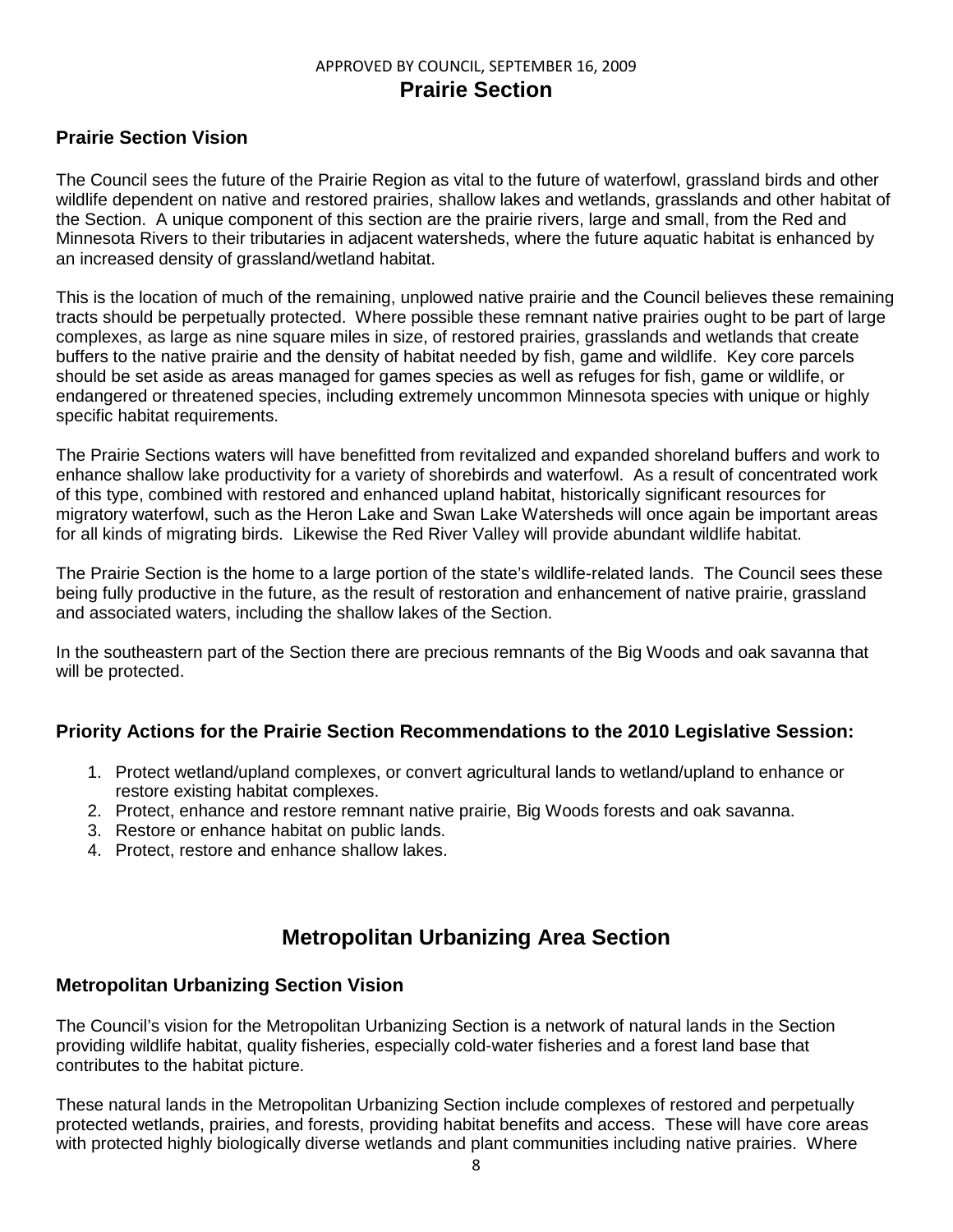#### APPROVED BY COUNCIL, SEPTEMBER 16, 2009

possible, the habitats will connect, making corridors for wildlife and species in greatest need of conservation, and hold wetlands and shallow lakes open to public recreation and hunting. The Section's game lakes will be significant contributors of waterfowl, due to efforts to protect uplands adjacent to game lakes. In the corridors, the streams, rivers and lakes will be protected by vegetative buffers along riparian areas. Remnant oak savanna will be protected and its health restored, as will forests contributing to quality fisheries. As a result cold-water streams and lakes will provide high quality fisheries within an hour's drive of the majority of the state's population. Where possible, invasive species will have been permanently eradicated.

# **Priority Actions for the Metropolitan Urbanizing Area Section Recommendations to the 2010 Legislative Session:**

- 1. Protect, enhance and restore remnant native prairie, Big Woods forests and oak savanna with an emphasis on areas with high biological diversity.
- 2. Protect habitat corridors, with emphasis on the Minnesota, Mississippi and St. Croix rivers (bluff to floodplain).
- 3. Enhance and restore coldwater fisheries systems.

# **REQUEST FORMAT**

Your Request for Funding will be combined with all others received, so it is important you follow these instructions.

- 1. 8 1/2" x 11" pages; 11 pt Arial is the only font acceptable.
- 2. Project Title must be clearly marked on top of each page.
- 3. Page numbers must be centered in the footer of each page
- 4. The Request for Funding Form in this packet must be used.
- 5. No organization logos, trademarks or similar graphics may be inserted or embedded in the request.
- 6. Applicants must use the state map base supplied in the Request for Funding Form.
- 7. Applicants must use the Request for Funding Form beginning on page 10 of this document.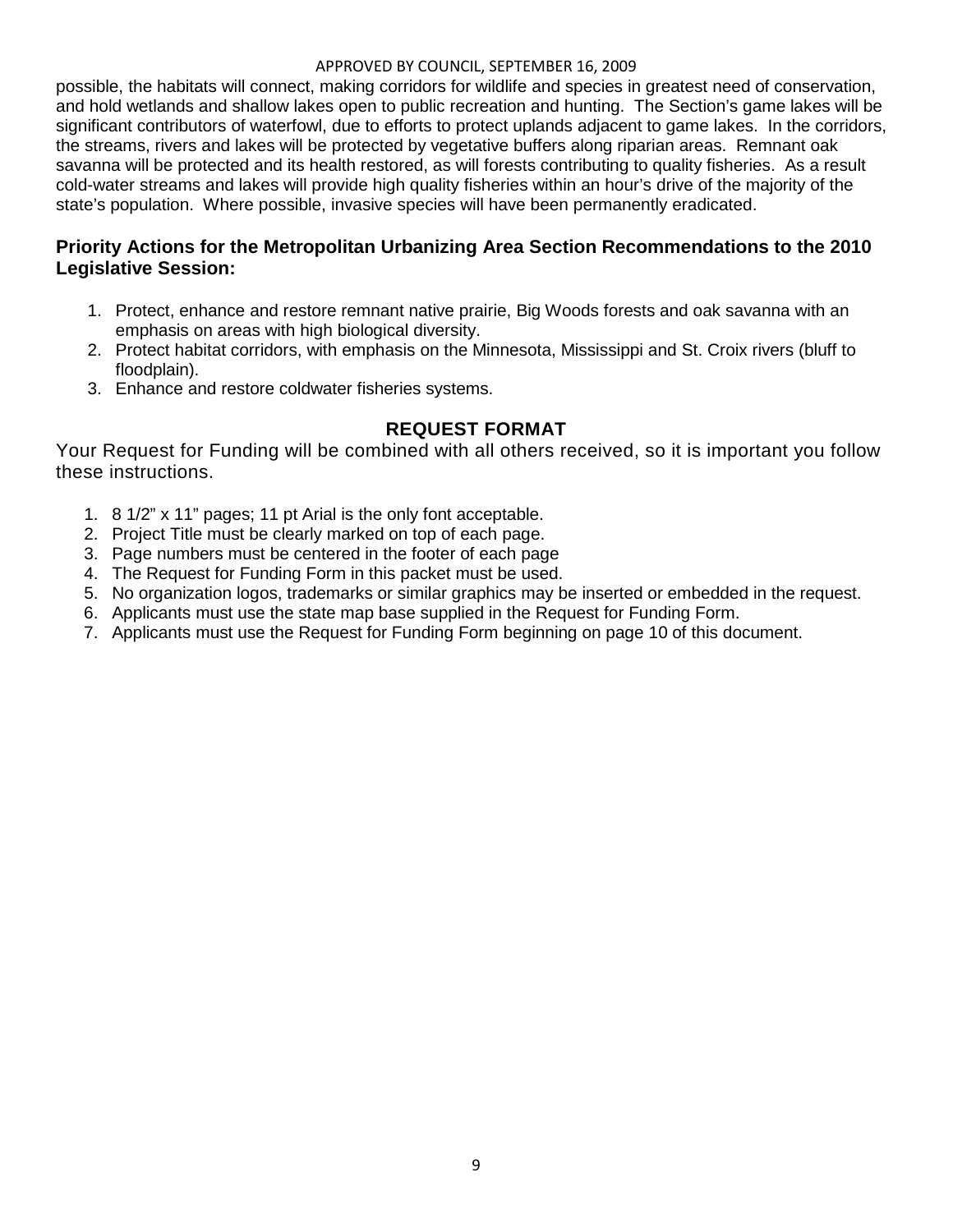# **PAGE LEFT BLANK ON PURPOSE**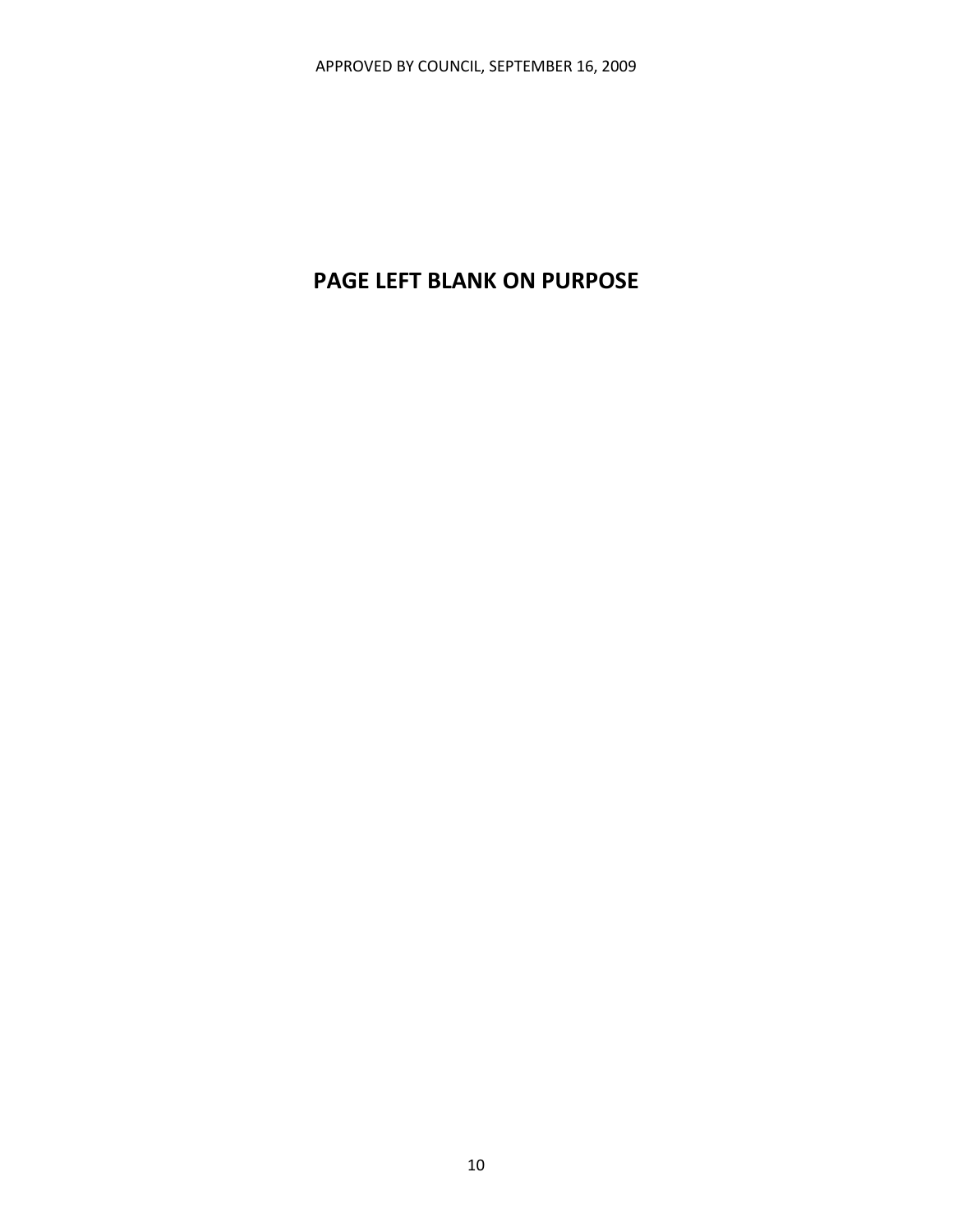# **Request for Funding Form Lessard-Sams Outdoor Heritage Council Fiscal Year 2011**

*Directions: Complete a copy of the Word version of this form and e-mail to LSOHC@LSOHC.leg.mn by 5 p.m. Central Standard Time, November 2, 2009.*

# *DO NOT INSERT ART OR OTHER GRAPHIC FILES IN YOUR REQUEST FORM ACCEPT AS PROVIDED IN PART K, THE MAP.*

*You can find the Word version this form at [WWW.LOHC.state.mn.us](http://www.lohc.state.mn.us/)*

# **Program or Project Title:**

**Date:**

**Manager's Name: Title: Mailing Address: Telephone: Fax: E-Mail: Web Site:**

|                                 | <b>Council</b><br><b>Funding</b><br><b>Request</b> | Out-Year Projections of Needs<br>For programs that may want to request OHF<br>funds in future recommendation rounds, complete<br>the columns below. One time requests enter<br>zeros in all 3 fiscal years |   |  |
|---------------------------------|----------------------------------------------------|------------------------------------------------------------------------------------------------------------------------------------------------------------------------------------------------------------|---|--|
| <b>Funds Requested (\$000s)</b> | FY 2011                                            | FY 2013<br>FY 2014<br>FY 2012                                                                                                                                                                              |   |  |
| Outdoor Heritage Fund           | 0                                                  | O                                                                                                                                                                                                          | O |  |

**A. Summary** *Summarize your project or program in 2-3 sentences. Typically, the paragraph should start with "Our program will." and follow with the impact on forests, wetlands, prairies or habitat for fish, game and wildlife. Then continue with methods for achieving the promised impacts*

# **B. Background Information**

*Provide additional explanation of the recommended project or program by answering these questions:*

# **1. What is the problem or opportunity being addressed?**

**2. What action will be taken?**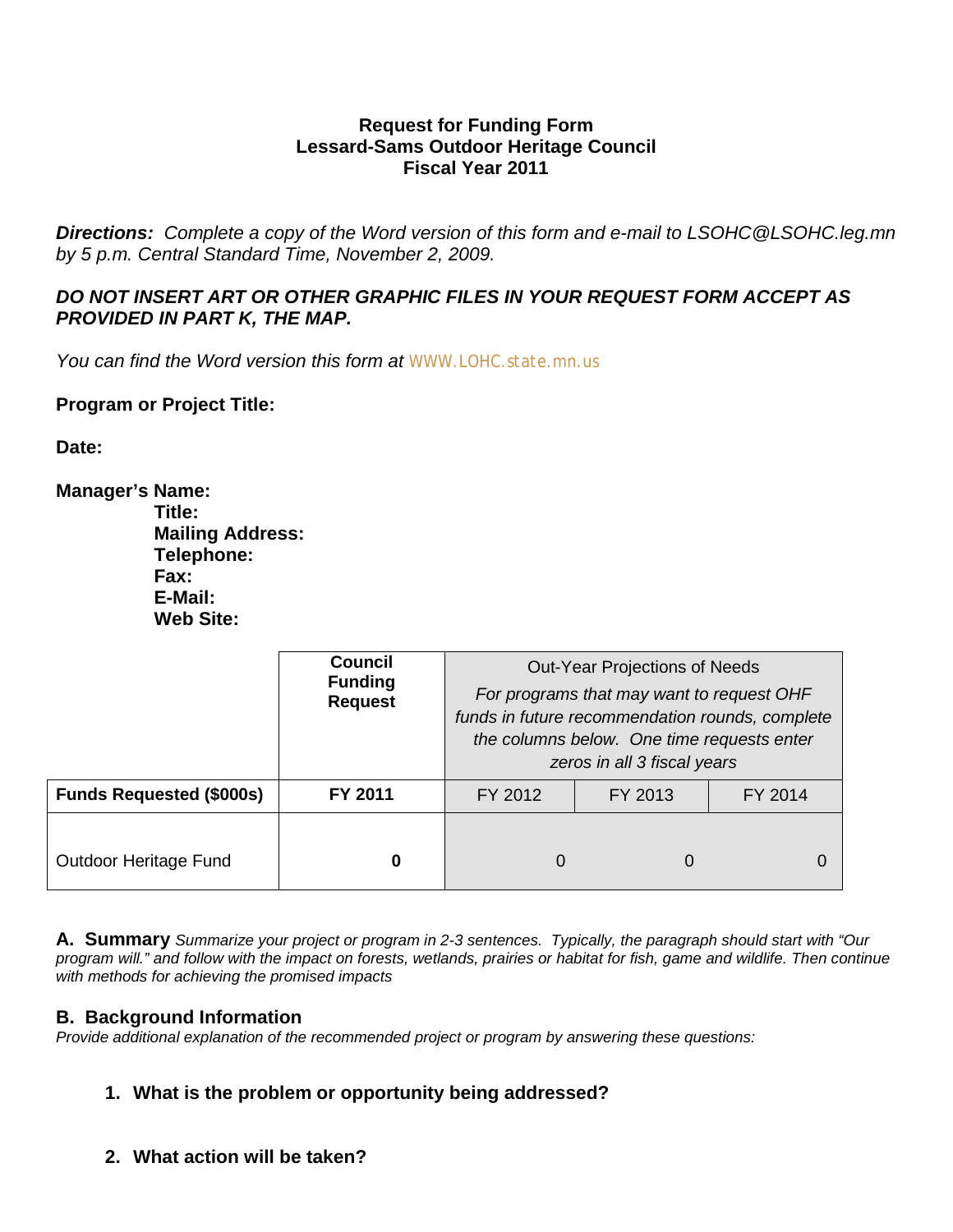- **3. Who will take action and when?**
- **4. How will you coordinate this program with the other Constitutional Funding?**
- **5. What specific habitat changes will occur if this item is funded? Be specific about and list multiple benefits if they exist.**
- **6. When do you expect to see these changes?**
- **7. Will your Outdoor Heritage Fund dollar request complete the planned accomplishments?**

**\_\_\_\_\_\_YES \_\_\_\_\_NO If not, how will you finance completion?**

- **8. How will you pay for the maintenance of the accomplishments?**
- **9. How does this action directly restore, enhance, or protect prairies, wetlands, forests or habitat for fish, game, and wildlife?**
- **10.If you are restoring or enhancing property, is the activity on permanently protected land?**

**\_\_\_\_\_\_YES \_\_\_\_\_NO If yes briefly describe the kind of protection.**

- **11.How will you ensure transparency and provide information about your work and use of Outdoor Heritage Fund dollars.**
- **12.Why will this strategy work?**
- **13.Who might make decisions that assist or work against achieving the expected impact program?**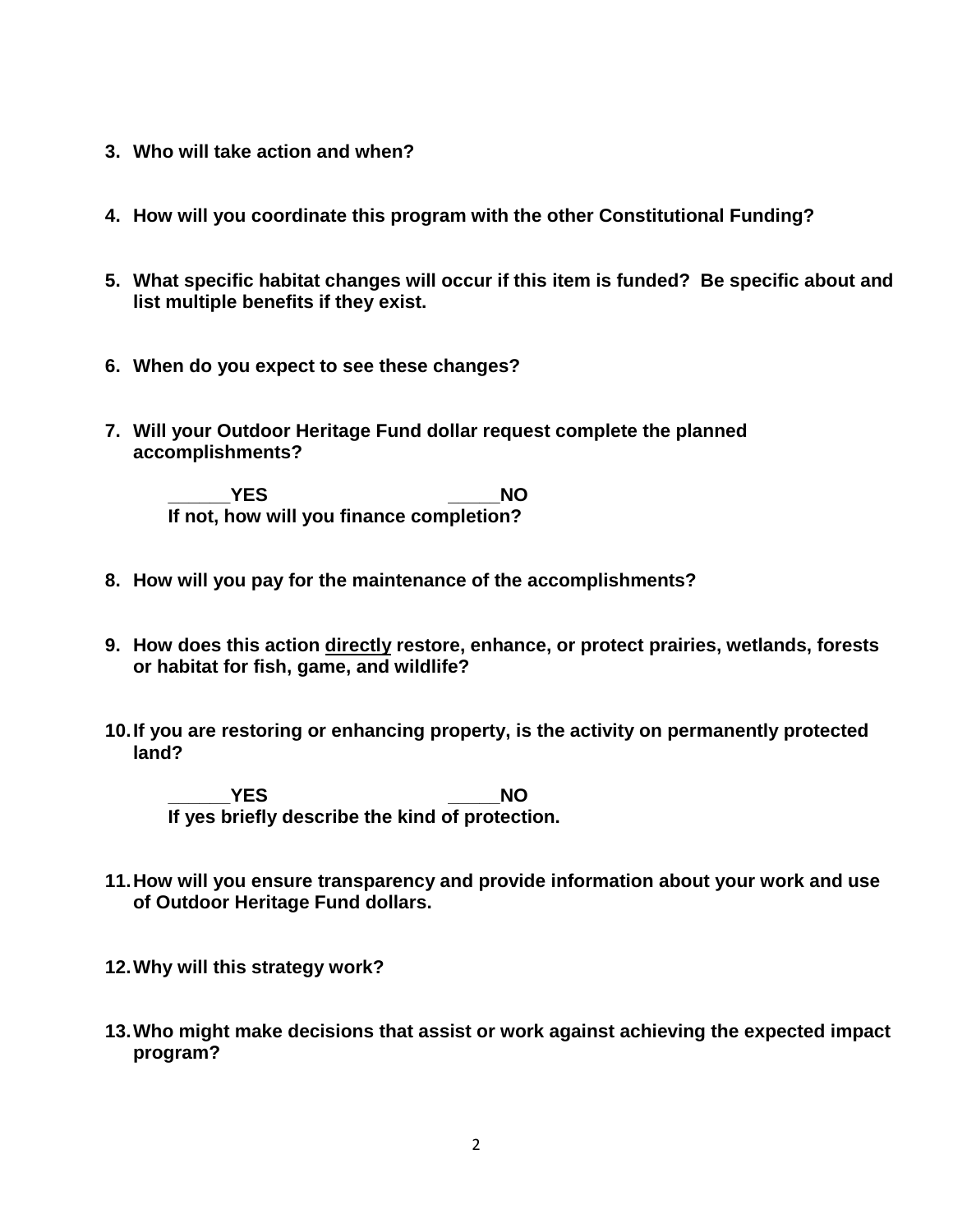**14.If this is acquisition of land, has the local government formally approved the acquisition?**

**\_\_\_\_\_\_\_YES \_\_\_\_\_\_NO**

**15.If this is fee simple acquisition of land, is the land free of any other permanent protection such as a conservation easement?**

**\_\_\_\_\_\_\_YES \_\_\_\_\_\_NO**

**16.If this is an easement acquisition, will the eased land be open for public use?** 

**\_\_\_\_\_\_\_YES \_\_\_\_\_\_NO If so what kind of use?**

- **17.If easement acquisition, will the easement be a permanent conservation easement as described in MS 2009, Chapter 84C.01, specifically protecting the natural resource values of real property forever?**
	- **\_\_\_\_\_\_\_YES \_\_\_\_\_\_NO**
- **18.If you are proposing funding for a new or ongoing program how long into the future do you expect this program to operate?**

**\_\_\_\_\_\_\_\_\_\_\_\_\_ Years**

- **19.Which planning sections will you work in? Check all that apply in the list below.**
	- \_\_\_\_\_ Northern Forest
	- \_\_\_\_\_ Forest/Prairie Transition
	- **\_\_\_\_\_\_** Southeast Forest
	- \_\_\_\_\_ Prairie
	- \_\_\_\_\_ Metropolitan Urbanizing Area
- **20.Does the request address an urgent conservation opportunity that will be lost if not immediately funded?**

**\_\_\_\_\_\_\_YES \_\_\_\_\_\_NO If yes, please explain.**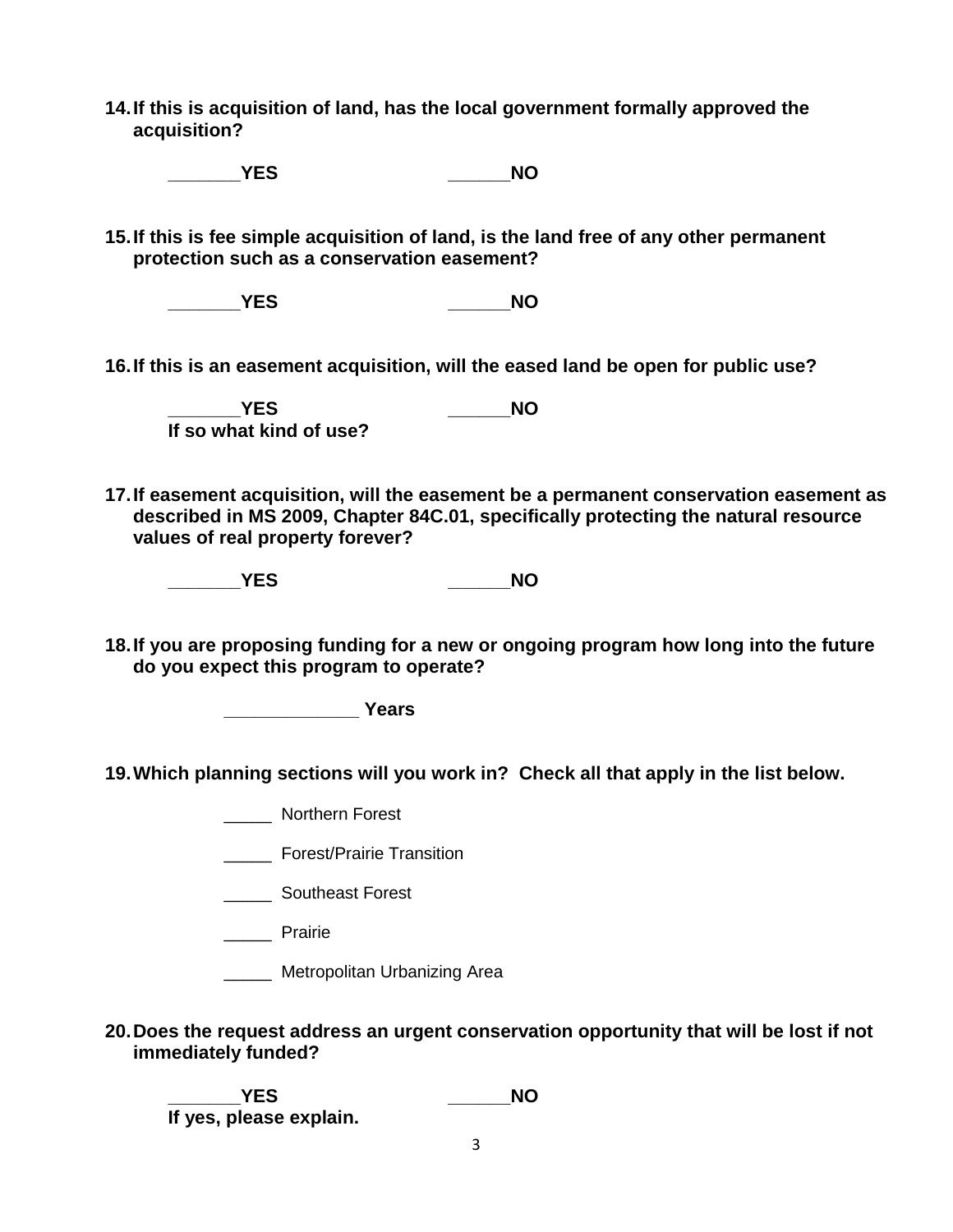**21.Does the request restore and/or enhance habitat on existing state-owned Wildlife or Aquatic Management Areas or Scientific and Natural Areas?** 

**\_\_\_\_\_\_\_YES \_\_\_\_\_\_NO If Yes, list the names of the AMAs, WMAs and/or SNAs and the acres to be restored and/or enhanced.**

**22.Is this request based on assessment through a science based strategic planning and evaluation model similar to the United States Fish and Wildlife Service's Strategic Habitat Conservation model?** 

**\_\_\_\_\_\_\_YES \_\_\_\_\_\_NO If yes explain the model briefly.**

- **23.Explain the scientific foundation for your project, and the benefits it will produce.**
- **24.How do you set priorities?** *(Be sure to list the criteria you use and the weight you give each one.)*

**C. Relationship to the** *Minnesota Conservation and Preservation Plan* **and Other Published Resource Management Plans** *What published resource management plan features this action as a priority for Minnesota. Please state the priority, the name of the plan(s).*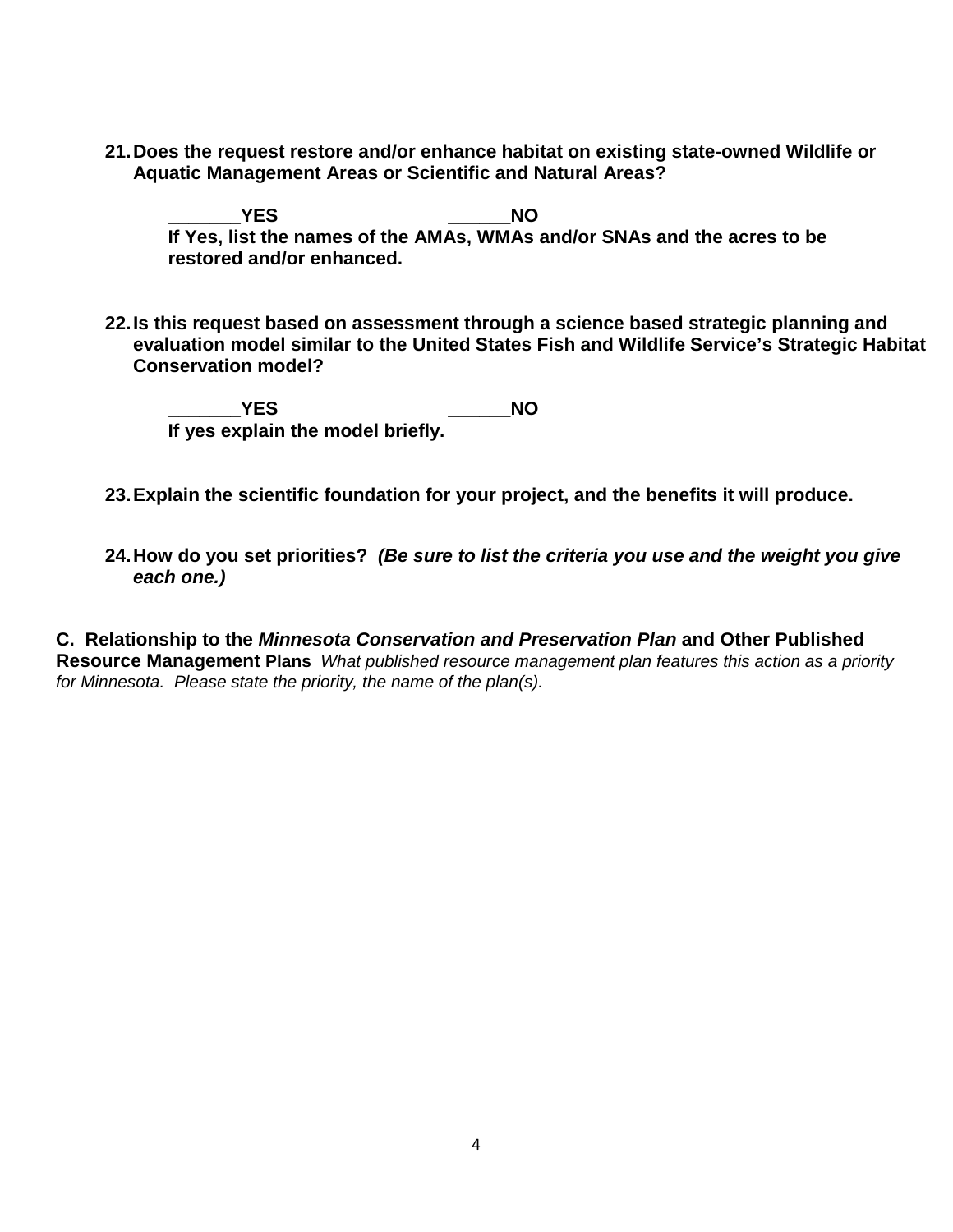**D. Budget** *Please, in the table below, describe how you intend to spend the requested funds.*

| <b>Budget Item</b>              | <b>Fiscal Year 11</b> | <b>Fiscal Year 12</b> | <b>Fiscal Year 13</b> |
|---------------------------------|-----------------------|-----------------------|-----------------------|
| <b>Personnel</b>                |                       |                       |                       |
| <b>Contracts</b>                |                       |                       |                       |
| <b>Equipment/Tools/Supplies</b> |                       |                       |                       |
| <b>Fee Acquisition</b>          |                       |                       |                       |
| <b>Easement Acquisition</b>     |                       |                       |                       |
| <b>Easement Stewardship</b>     |                       |                       |                       |
| <b>Professional Services</b>    |                       |                       |                       |
| <b>Travel</b>                   |                       |                       |                       |
| <b>Additional Budget Items</b>  |                       |                       |                       |
|                                 |                       |                       |                       |
| <b>TOTAL</b>                    |                       |                       |                       |

**E. Personnel Details** *In the space below list the names, titles and anticipated program funds to be paid by this recommendation. If you will need to fill a position just list the title and amount.*

**Title Name Amount***.*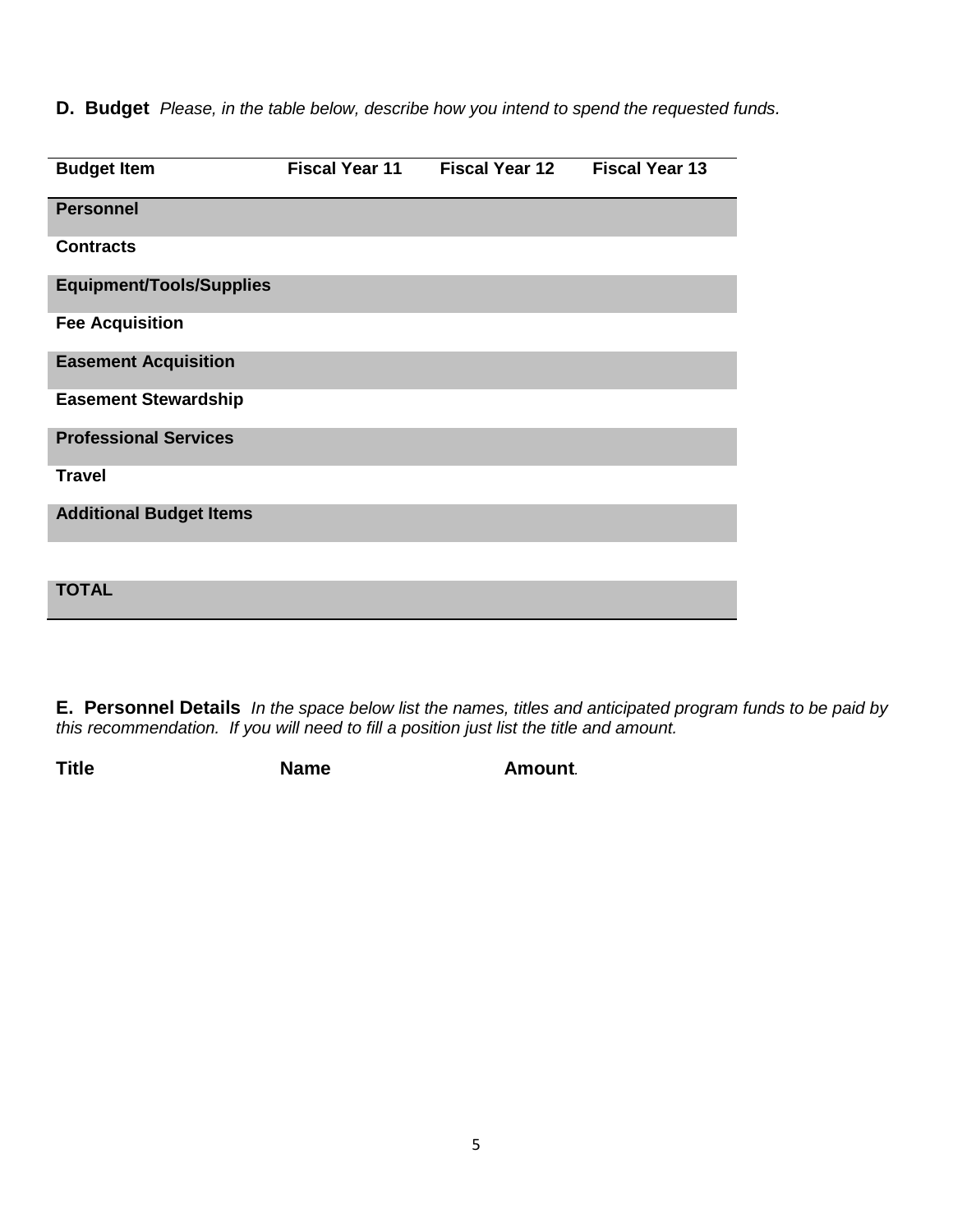**F. Leverage** *In the table below list the sources and amounts of leverage you anticipate by fiscal year you anticipate receiving it.*

| Source of Non-<br><b>State Leverage</b> | <b>Fiscal Year 11</b> | <b>Fiscal Year 12</b> | <b>Fiscal Year 13</b> |
|-----------------------------------------|-----------------------|-----------------------|-----------------------|
|                                         |                       |                       |                       |
|                                         |                       |                       |                       |
|                                         |                       |                       |                       |
|                                         |                       |                       |                       |
|                                         |                       |                       |                       |
|                                         |                       |                       |                       |
|                                         |                       |                       |                       |
|                                         |                       |                       |                       |
|                                         |                       |                       |                       |
| <b>TOTAL</b>                            |                       |                       |                       |
|                                         |                       |                       |                       |

#### *.* **G. Outcomes:**

- *1) In the first table below, quantify the outcomes you plan to achieve with the recommended funds.*
- *2) In the second table show list the sections where outcomes will occur.*
- *3) In the third table, allocate your recommended funds to each cell with outcomes listed in table1.*
- *4) In the fourth table show the leverage to be applied to each cell with outcomes listed in table 1. and*
- *5) If you have any outcomes listed in the "protect" row in table1, account for them according to the type of acquisition and PILT status in table 5*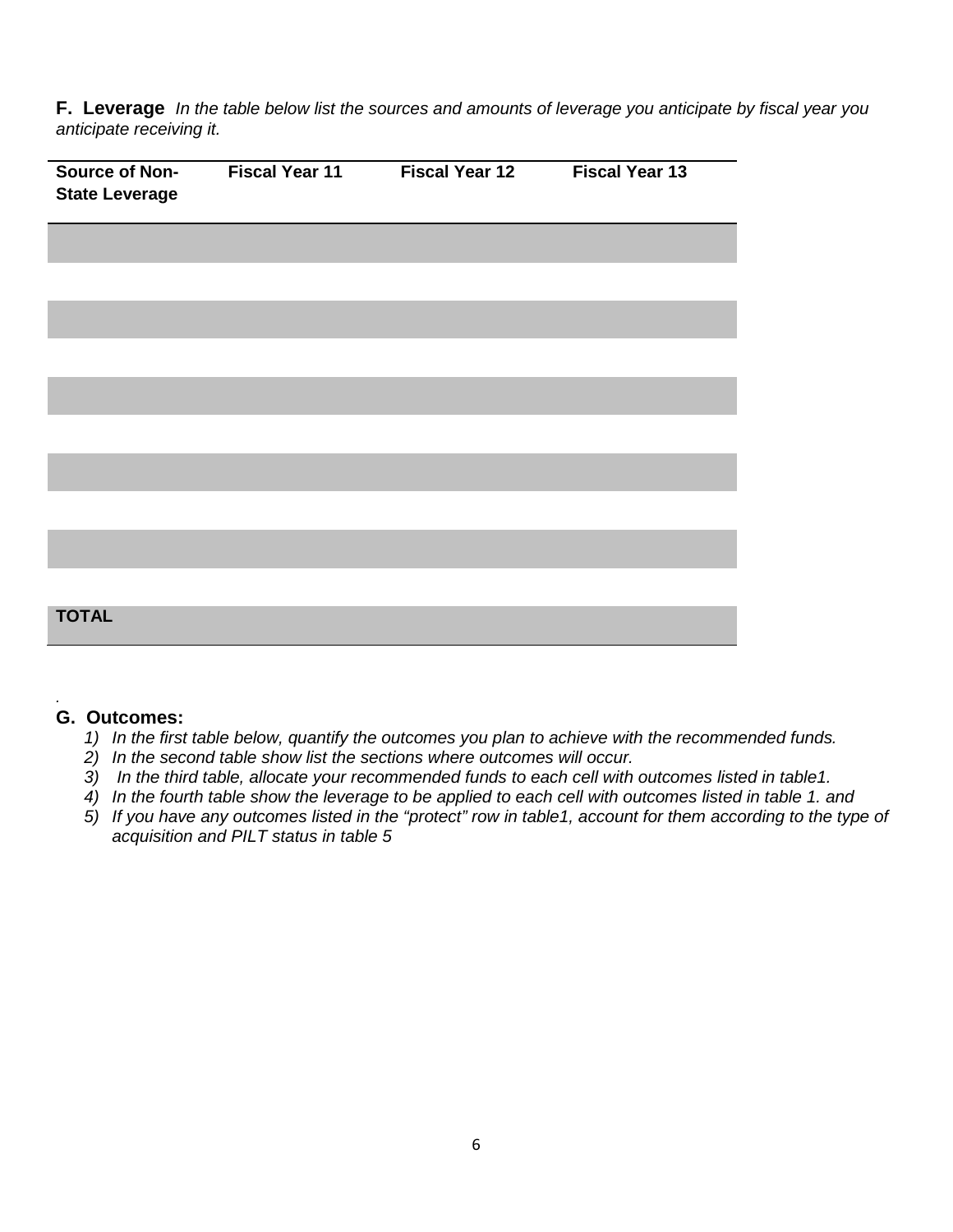| Table 1<br>Accomplish-<br>ments | Wetlands                                                                             | <b>Prairies</b>                                                              | <b>Forests</b>                               | <b>Habitats for</b><br>Fish, Game<br>and Wildlife       |
|---------------------------------|--------------------------------------------------------------------------------------|------------------------------------------------------------------------------|----------------------------------------------|---------------------------------------------------------|
| <b>Restore</b>                  | Restore 10<br>Drained wetland<br>complexes (est.<br>$acreage = 1000$<br>acres total) | Restore 100<br>acres                                                         |                                              | Restore 1<br>Shallow lake                               |
| <b>Protect</b>                  |                                                                                      | Protect 50 acres<br>of remaining<br>native prairie                           | Protect 25 acres<br>of riparian<br>woodlands | Protect 10 miles<br>of habitat buffers<br>along streams |
| <b>Enhance</b>                  | Ecological<br>function on five<br>acres of wetland<br>by breaking tile               | Enhance native<br>prairie by<br>planting native<br>seed stock on 40<br>acres |                                              |                                                         |

| Table 2<br><b>Sections</b><br>Impacted and<br><b>Impact</b><br>Quantifier | Wetlands                                    | <b>Prairies</b>                                                                                                      | <b>Forests</b>       | <b>Habitats for</b><br>Fish, Game<br>and Wildlife |
|---------------------------------------------------------------------------|---------------------------------------------|----------------------------------------------------------------------------------------------------------------------|----------------------|---------------------------------------------------|
| <b>Restore</b>                                                            | Prairie/Forest<br>Transition (100<br>acres) | Prairie/Forest<br>Transition(10<br>acres)                                                                            |                      | <b>Northern Forest</b><br>(1 lake)                |
| <b>Protect</b>                                                            |                                             | Metropolitan<br>Urbanizing<br>Area(20 acres)<br>Hennepin (60<br>acres)<br>Prairie (50 acres)<br>Carver (25<br>acres) | Carver (25<br>acres) | Southeast Forest<br>(10 miles)                    |
| <b>Enhance</b>                                                            | Prairie (900<br>acres)                      | Prairie (25 acres)                                                                                                   |                      |                                                   |
| Table 3                                                                   |                                             |                                                                                                                      |                      |                                                   |

| .<br>Recommend<br><b>Fund</b><br><b>Allocation</b> | Wetlands | <b>Prairies</b> | <b>Forests</b> | <b>Habitats for</b><br>Fish, Game<br>and Wildlife |
|----------------------------------------------------|----------|-----------------|----------------|---------------------------------------------------|
| <b>Restore</b>                                     | \$50,000 | \$30,000        |                | \$10,000                                          |
| <b>Protect</b>                                     |          | \$150,000       | \$200,000      | \$400,000                                         |
| <b>Enhance</b>                                     | \$5,000  | \$1,000         |                |                                                   |

| Table 4<br>Leverage | Wetlands | <b>Prairies</b> | <b>Forests</b> | <b>Habitats for</b><br>Fish, Game<br>and Wildlife |
|---------------------|----------|-----------------|----------------|---------------------------------------------------|
| <b>Restore</b>      | \$10,000 | \$0             |                | 80                                                |
| <b>Protect</b>      |          | \$50,000        | \$10,000       | \$25,000                                          |
| <b>Enhance</b>      | \$0      | \$0             |                |                                                   |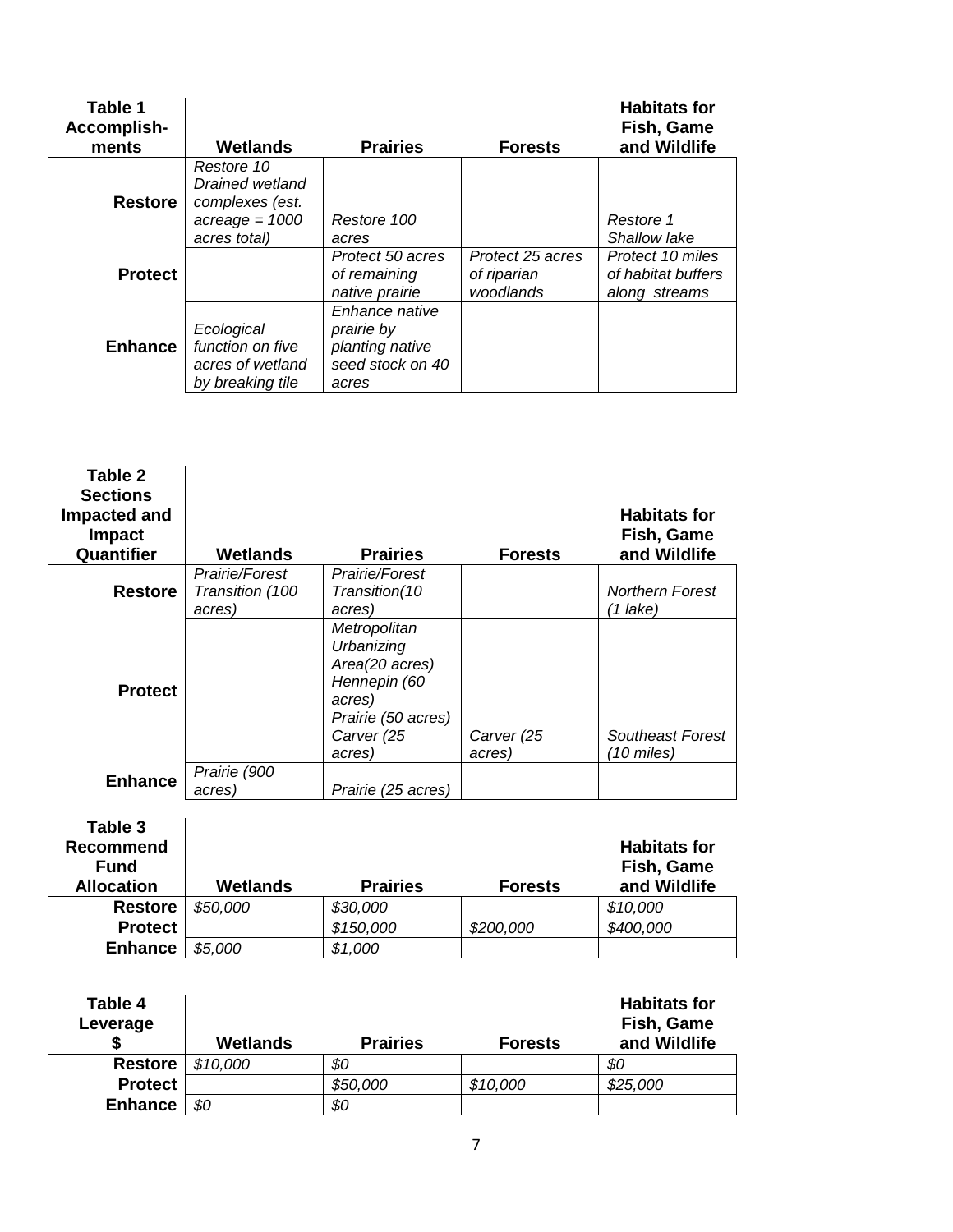| Table 5<br><b>Acquisition</b><br>Data                                | Wetlands | <b>Prairies</b>            | <b>Forests</b>          | <b>Habitats for</b><br>Fish, Game<br>and Wildlife                   |
|----------------------------------------------------------------------|----------|----------------------------|-------------------------|---------------------------------------------------------------------|
| <b>Acquired in</b><br><b>Fee with State</b><br><b>PILT Liability</b> |          |                            |                         | 5 miles of<br>shoreline with<br>acquisition value<br>of \$1,000,000 |
| <b>Acquired in</b><br>Fee without<br><b>State PILT</b><br>Liability  |          | 100 acres for<br>\$500,000 |                         |                                                                     |
| <b>Permanent</b><br><b>Easement</b>                                  |          |                            | 10 acres for<br>\$1,000 |                                                                     |

**H. Accomplishment Time Table** Using the headings below, include a clear statement of how much of what is being accomplished and when. Attach a map showing where accomplishments are anticipated. Accomplishments should clearly restore, enhance or protect forests, wetlands, prairies and habitat for fish, game and wildlife.

| <b>Milestone</b>                              | Date             | Measure    |
|-----------------------------------------------|------------------|------------|
| Example: Identify prairie for restoration     | February 1, 2010 | 2000 acres |
| Example: Complete initial prairie restoration | October 30, 2010 | 1000 acres |
| Example: Complete second prairie restoration  | October 30, 2011 | 1000 acres |

#### **I. Relationship to Your Current Budget**

*Use this section to put the OHF request into financial context. What percent of your current fiscal year base budget is this request? Provide the current fiscal year base budget and the percent this request from the OHF represents.*

*You need to show how this funding will supplement your current base budget and not replace your customary or established patterns of funding.* 

*If you currently have any unspent/unprogrammed state dollars? List the source and the amount.*

# **J. How Will the Habitat Improvements Be Sustained?**

*Your use of Outdoor Heritage Funds needs to create lasting habitat improvement. Please describe how you plan to ensure lasting improvement and how you will finance that plan.*

*If you are proposing easement acquisition explain how you will pay for perpetual easement stewardship.*

*If you are proposing acquisition explain how you will pay long-term costs such as property taxes or related payments.*

### **K. Attach a list of your projects listing their county location and edit the map map of Minnesota on the next page to show each project as a symbol.**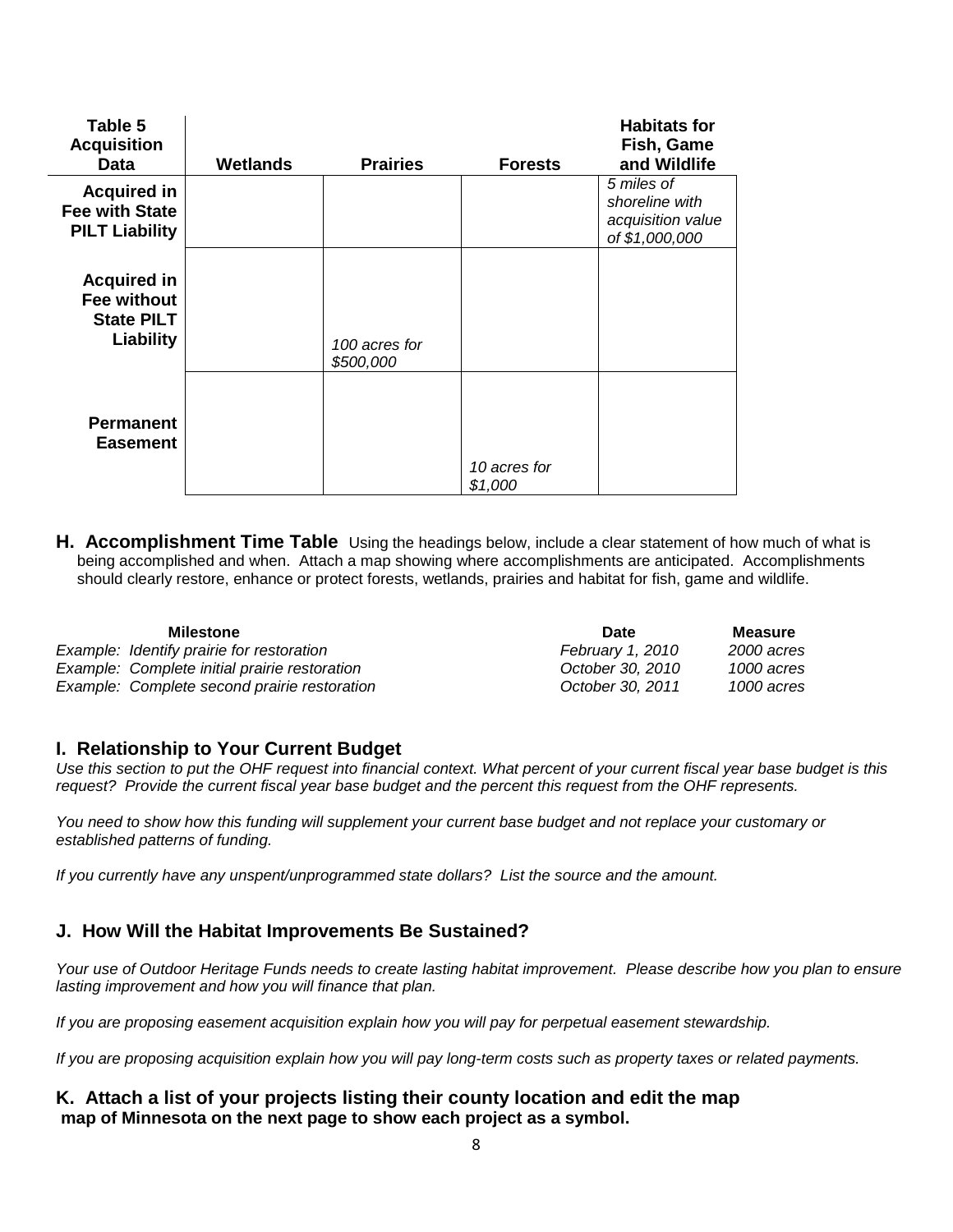Double left click to bring up the map editor. Symbols should be on the left side of the pop-up banner at the top of your screen or at the bottom left depending on your software

If you can't bring up the interactive map editor follow these instructions:

- 1. Make a paper copy of the map,
- 2. By hand place symbols on the map corresponding to the location of the projects in your proposal,
- 3. Scan the marked map to a pdf, and
- 4. Insert the marked pdf map as the last page in your submission.